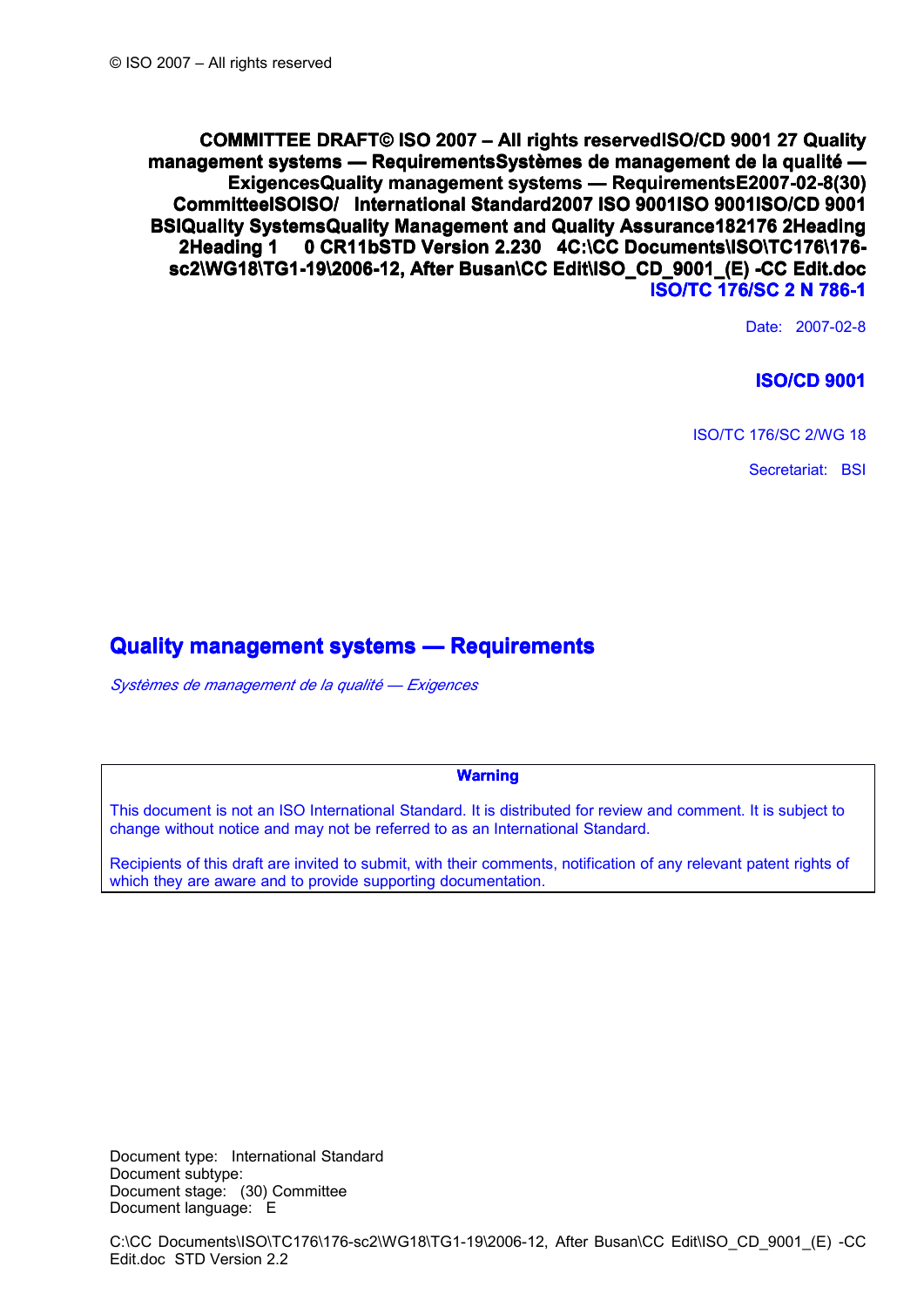## **Copyright notice**

This ISO document is <sup>a</sup> working draft or committee draft and is copyright-protected by ISO. While the reproduction of working drafts or committee drafts in any form for use by participants in the ISO standards development process is permitted without prior permission from ISO, neither this document nor any extract from it may be reproduced, stored or transmitted in any form for any other purpose without prior written permission from ISO.

Requests for permission to reproduce this document for the purpose of selling it should be addressed as shown below or to ISO's member body in the country of the requester:

Mr S Keightley Copyright Manager British Standards Institution 389 Chiswick High Road London W4 4AL United Kingdom Tel: <sup>+</sup> 44 20 8996 9001 Fax: <sup>+</sup> 44 20 8996 7001

Reproduction for sales purposes may be subject to royalty payments or <sup>a</sup> licensing agreement.

Violators may be prosecuted.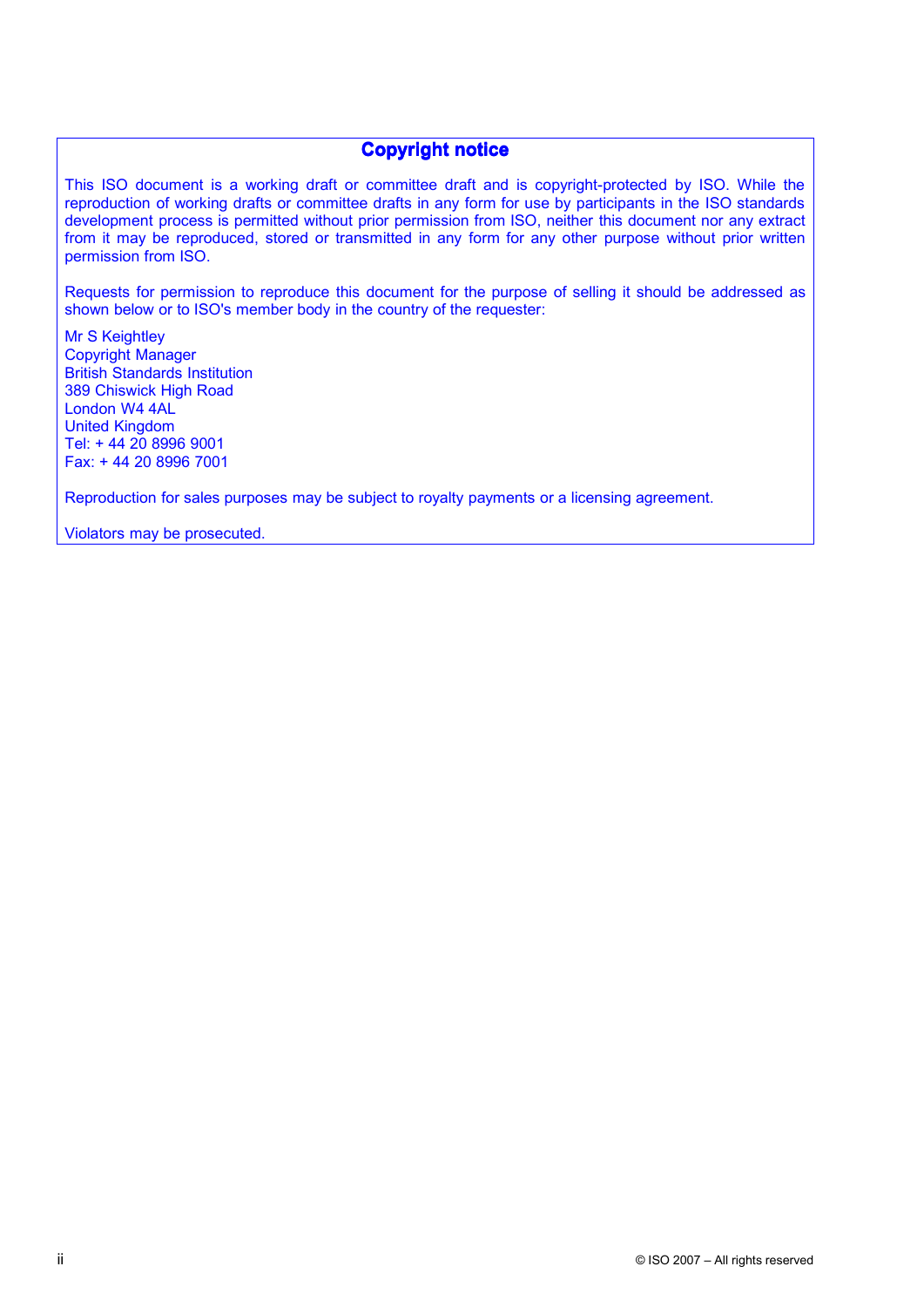# **Contents**

| 0.1            |  |  |  |  |  |  |
|----------------|--|--|--|--|--|--|
| 0.2            |  |  |  |  |  |  |
| 0.3            |  |  |  |  |  |  |
| 0.4            |  |  |  |  |  |  |
|                |  |  |  |  |  |  |
| 1.             |  |  |  |  |  |  |
| 1.1            |  |  |  |  |  |  |
| 1.2            |  |  |  |  |  |  |
| $\mathbf{2}$   |  |  |  |  |  |  |
|                |  |  |  |  |  |  |
| 3              |  |  |  |  |  |  |
| 4              |  |  |  |  |  |  |
| 4.1            |  |  |  |  |  |  |
| 4.2            |  |  |  |  |  |  |
| 4.2.1          |  |  |  |  |  |  |
| 4.2.2          |  |  |  |  |  |  |
| 4.2.3          |  |  |  |  |  |  |
| 4.2.4          |  |  |  |  |  |  |
| 5              |  |  |  |  |  |  |
| 5.1            |  |  |  |  |  |  |
|                |  |  |  |  |  |  |
| 5.2            |  |  |  |  |  |  |
| 5.3            |  |  |  |  |  |  |
| 5.4            |  |  |  |  |  |  |
| 5.4.1          |  |  |  |  |  |  |
| 5.4.2          |  |  |  |  |  |  |
| 5.5            |  |  |  |  |  |  |
| 5.5.1          |  |  |  |  |  |  |
| 5.5.2          |  |  |  |  |  |  |
| 5.5.3          |  |  |  |  |  |  |
| 5.6            |  |  |  |  |  |  |
| 5.6.1          |  |  |  |  |  |  |
| 5.6.2          |  |  |  |  |  |  |
| 5.6.3          |  |  |  |  |  |  |
| 6              |  |  |  |  |  |  |
| 6.1            |  |  |  |  |  |  |
| 6.2            |  |  |  |  |  |  |
| 6.2.1          |  |  |  |  |  |  |
|                |  |  |  |  |  |  |
| 6.2.2          |  |  |  |  |  |  |
| 6.3            |  |  |  |  |  |  |
| 6.4            |  |  |  |  |  |  |
| $\overline{7}$ |  |  |  |  |  |  |
| 7.1            |  |  |  |  |  |  |
| 7.2            |  |  |  |  |  |  |
| 7.2.1          |  |  |  |  |  |  |
| 7.2.2          |  |  |  |  |  |  |
| 7.2.3          |  |  |  |  |  |  |
| 7.3            |  |  |  |  |  |  |
| 7.3.1          |  |  |  |  |  |  |
| 7.3.2          |  |  |  |  |  |  |
|                |  |  |  |  |  |  |
| 7.3.3          |  |  |  |  |  |  |
| 7.3.4          |  |  |  |  |  |  |
| 7.3.5          |  |  |  |  |  |  |
| 7.3.6          |  |  |  |  |  |  |

Page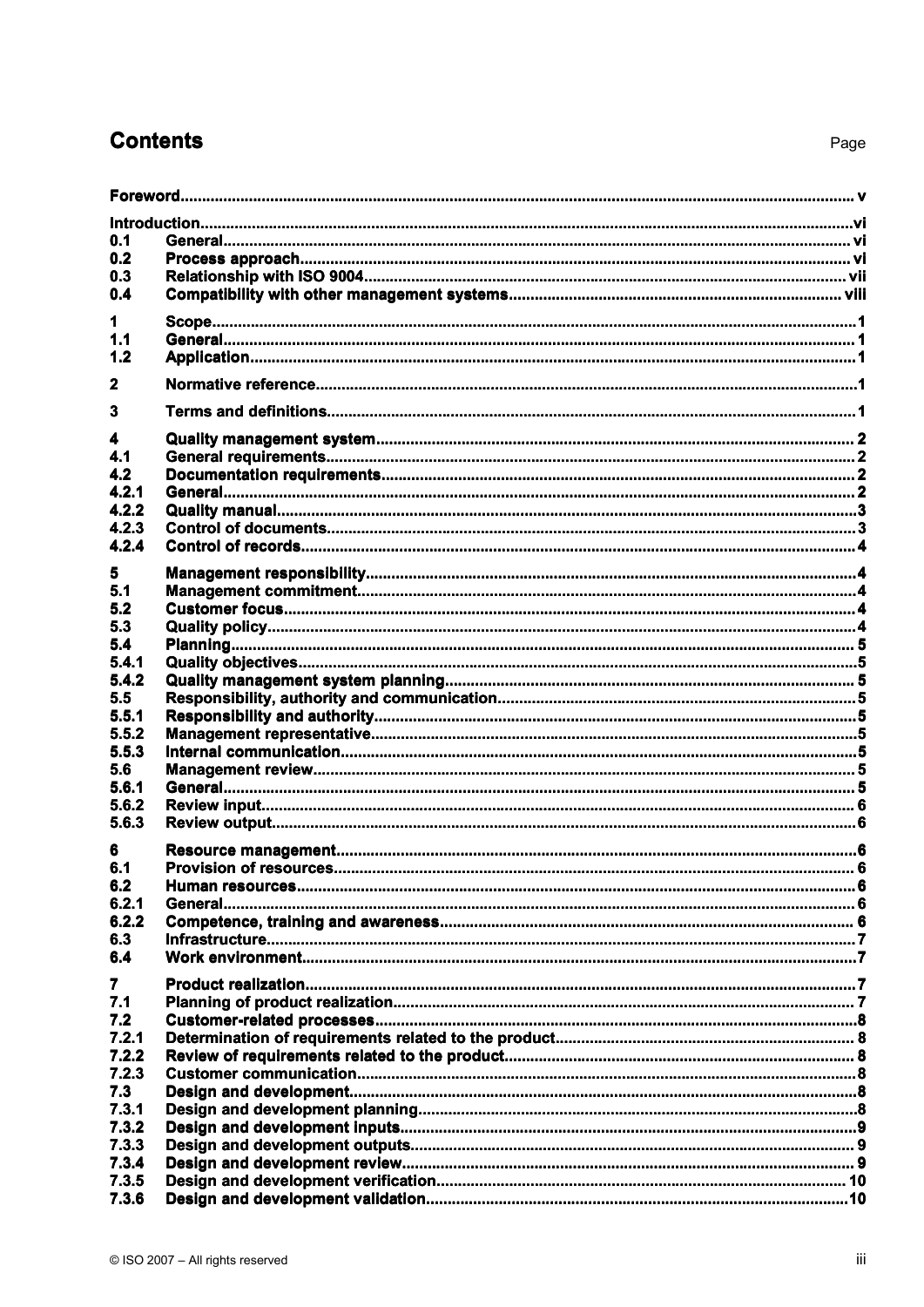| 7.3.7                                                                            |  |  |  |  |  |
|----------------------------------------------------------------------------------|--|--|--|--|--|
| 7.4                                                                              |  |  |  |  |  |
| 7.4.1                                                                            |  |  |  |  |  |
| 7.4.2                                                                            |  |  |  |  |  |
| 7.4.3                                                                            |  |  |  |  |  |
| 7.5                                                                              |  |  |  |  |  |
| 7.5.1                                                                            |  |  |  |  |  |
| 7.5.2                                                                            |  |  |  |  |  |
| 7.5.3                                                                            |  |  |  |  |  |
| 7.5.4                                                                            |  |  |  |  |  |
| 7.5.5                                                                            |  |  |  |  |  |
| 7.6                                                                              |  |  |  |  |  |
| 8                                                                                |  |  |  |  |  |
| 8.1                                                                              |  |  |  |  |  |
| 8.2                                                                              |  |  |  |  |  |
| 8.2.1                                                                            |  |  |  |  |  |
| 8.2.2                                                                            |  |  |  |  |  |
| 8.2.3                                                                            |  |  |  |  |  |
| 8.2.4                                                                            |  |  |  |  |  |
| 8.3                                                                              |  |  |  |  |  |
| 8.4                                                                              |  |  |  |  |  |
| 8.5                                                                              |  |  |  |  |  |
| 8.5.1                                                                            |  |  |  |  |  |
| 8.5.2                                                                            |  |  |  |  |  |
| 8.5.3                                                                            |  |  |  |  |  |
| Annex A (Informative) Correspondence between ISO 9001:2000 and ISO 14001:2004 17 |  |  |  |  |  |
|                                                                                  |  |  |  |  |  |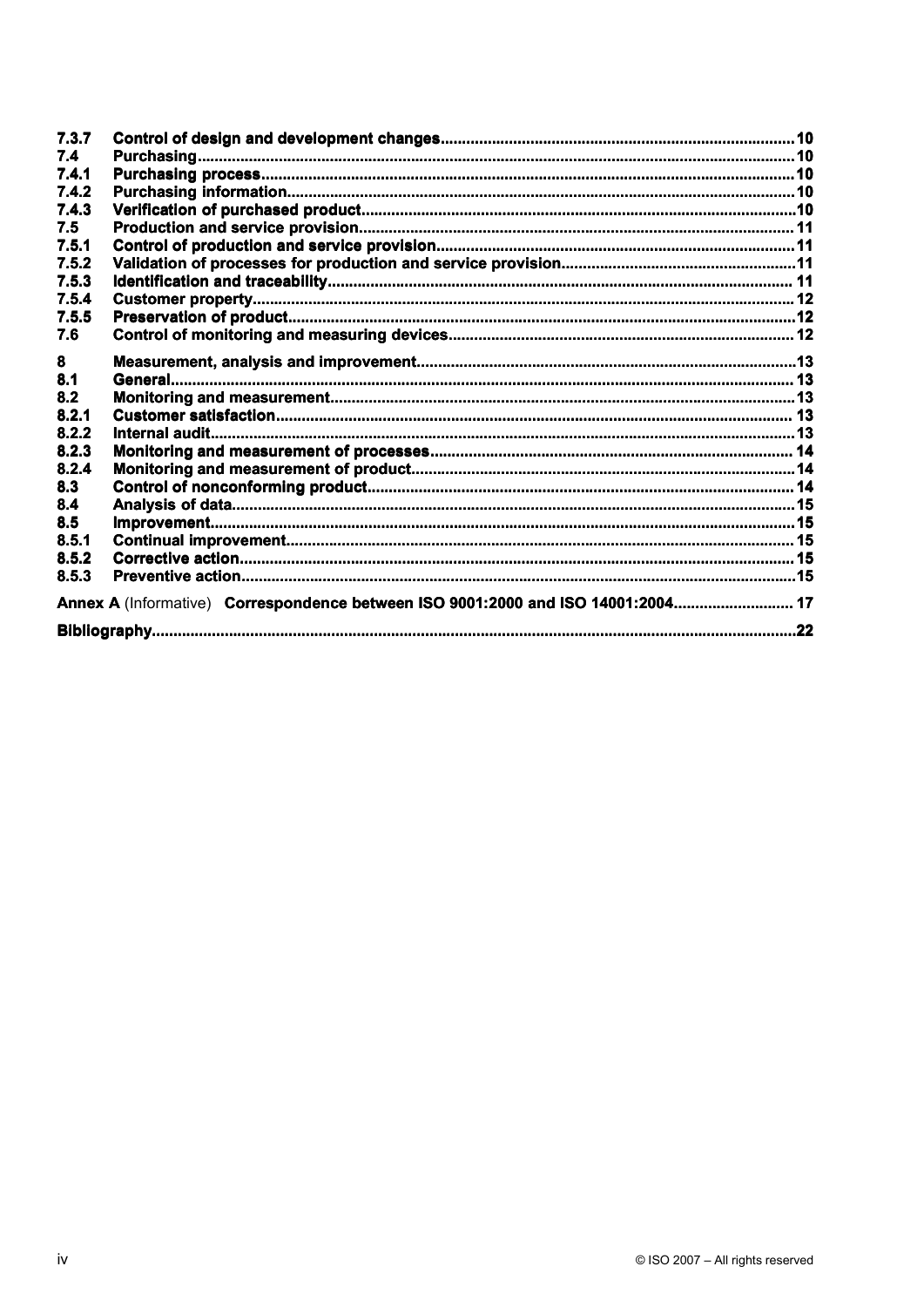# **Foreword Foreword**

ISO (the International Organization for Standardization) is <sup>a</sup> worldwide federation of national standards bodies (ISO member bodies). The work of preparing International Standards is normally carried out through ISO technical committees. Each member body interested in <sup>a</sup> subject for which <sup>a</sup> technical committee has been established has the right to be represented on that committee. International organizations, governmental and non-governmental, in liaison with ISO, also take part in the work. ISO collaborates closely with the International Electrotechnical Commission (IEC) on all matters of electrotechnical standardization.

International Standards are drafted in accordance with the rules given in the ISO/IEC Directives, Part 2.

The main task of technical committees is to prepare International Standards. Draft International Standards adopted by the technical committees are circulated to the member bodies for voting. Publication as an International Standard requires approval by at least 75 % of the member bodies casting <sup>a</sup> vote.

Attention is drawn to the possibility that some of the elements of this document may be the subject of patent rights. ISO shall not be held responsible for identifying any or all such patent rights.

ISO 9001 was prepared by Technical Committee ISO/TC 176, *Quality Management and Quality Assurance*, Subcommittee SC 2, *Quality Systems*.

This second/third/... edition cancels and replaces the first/second/... edition (), [clause(s) / subclause(s) / table(s) / figure(s) / annex(es)] of which [has / have] been technically revised.

The title of ISO 9001 has been revised in this edition and no longer includes the term "Quality assurance". This reflects the fact that the quality management system requirements specified in this edition of ISO 9001, in addition to quality assurance of product, also aim to enhance customer satisfaction.

Annex A of this International Standard is for information only.

Notes to this Committee Draft:

1. The differences between ISO 9001:2000 and this draft are highlighted in yellow. Text with "strikethrough" indicates ISO 9001:2000 text proposed for deletion.

2. The former Annex B "Correspondence between ISO9001:2000 and ISO 9001:1994" has been deleted.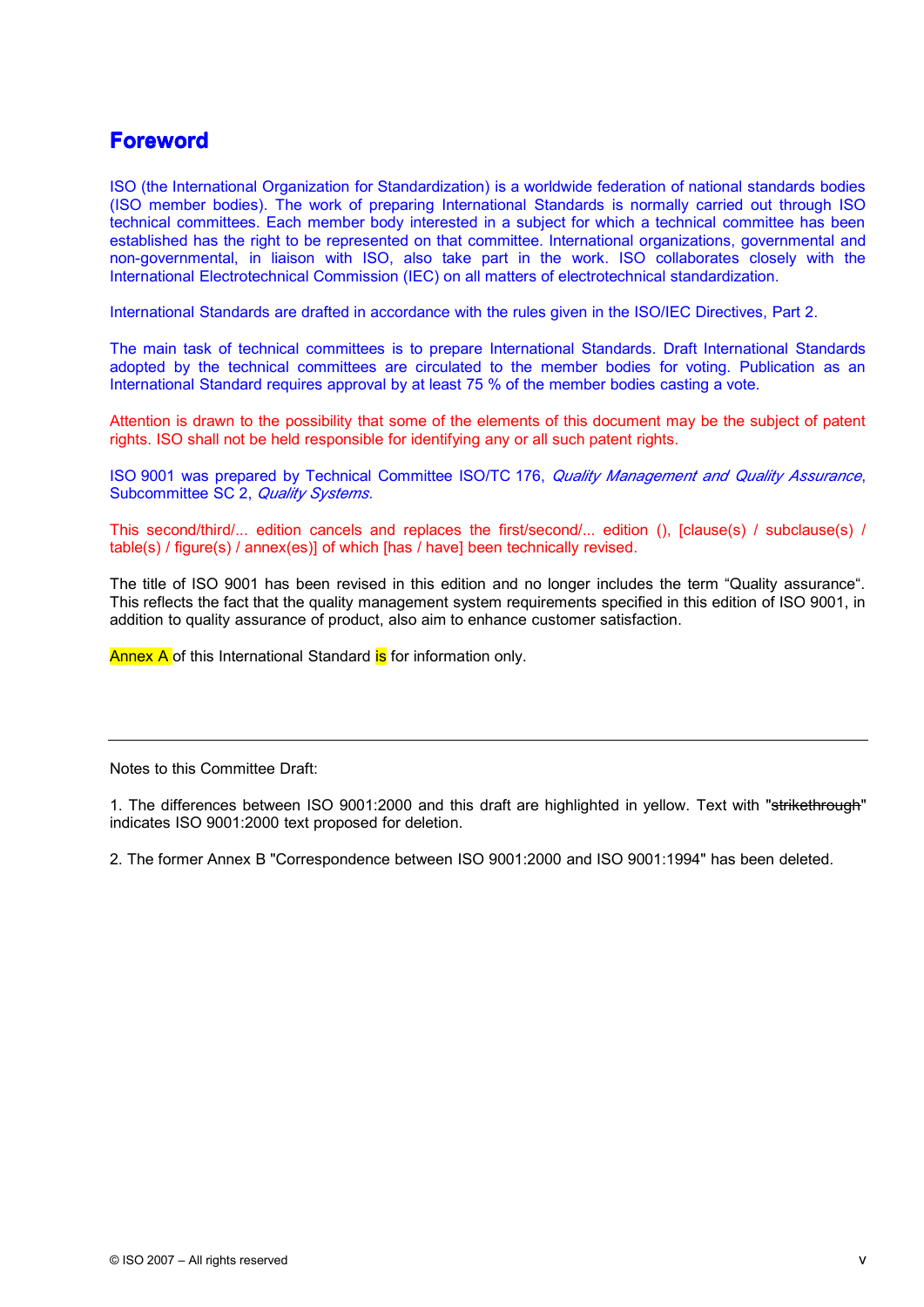# **Introduction Introduction**

#### **0.1 General General**

The adoption of <sup>a</sup> quality management system should be <sup>a</sup> strategic decision of an organization. The design and implementation of an organization's quality management system is influenced by varying needs, particular objectives, the products provided, the processes employed and the size and structure of the organization. lt is not the intent of this International Standard to imply uniformity in the structure of quality management systems or uniformity of documentation.

The quality management system requirements specified in this International Standard are complementary to requirements for products. Information marked "NOTE" is for guidance in understanding or clarifying the associated requirement.

This International Standard can be used by internal and external parties, including certification bodies, to assess the organization's ability to meet customer, statutory and regulatory requirements applicable to the product, and the organization's own requirements.

The quality management principles stated in ISO 9000 and ISO 9004 have been taken into consideration during the development of this International Standard.

## **0.2 Process Process approach approach**

This International Standard promotes the adoption of <sup>a</sup> process approach when developing, implementing and improving the effectiveness of <sup>a</sup> quality management system, to enhance customer satisfaction by meeting customer requirements.

For an organization to function effectively, it has to identify and manage numerous linked activities. An activity using resources, and managed in order to enable the transformation of inputs into outputs, can be considered as <sup>a</sup> process. Often the output from one process directly forms the input to the next.

The application of <sup>a</sup> system of processes within an organization, together with the identification and interactions of these processes, and their management, can be referred to as the "process approach".

An advantage of the process approach is the ongoing control that it provides over the linkage between the individual processes within the system of processes, as well as over their combination and interaction.

When used within <sup>a</sup> quality management system, such an approach emphasizes the importance of

- a) understanding and meeting requirements,
- b) the need to consider processes in terms of added value,
- c) obtaining results of process performance and effectiveness, and
- d) continual improvement of processes based on objective measurement.

The model of <sup>a</sup> process-based quality management system shown in Figure 1 illustrates the process linkages presented in clauses 4 to 8. This illustration shows that customers play <sup>a</sup> significant role in defining requirements as inputs. Monitoring of customer satisfaction requires the evaluation of information relating to customer perception as to whether the organization has met the customer requirements. The model shown in Figure 1 covers all the requirements of this International Standard, but does not show processes at <sup>a</sup> detailed level.

NOTE In addition, the methodology known as "Plan-Do-Check-Act" (PDCA) can be applied to all processes. PDCA can be briefly described as follows.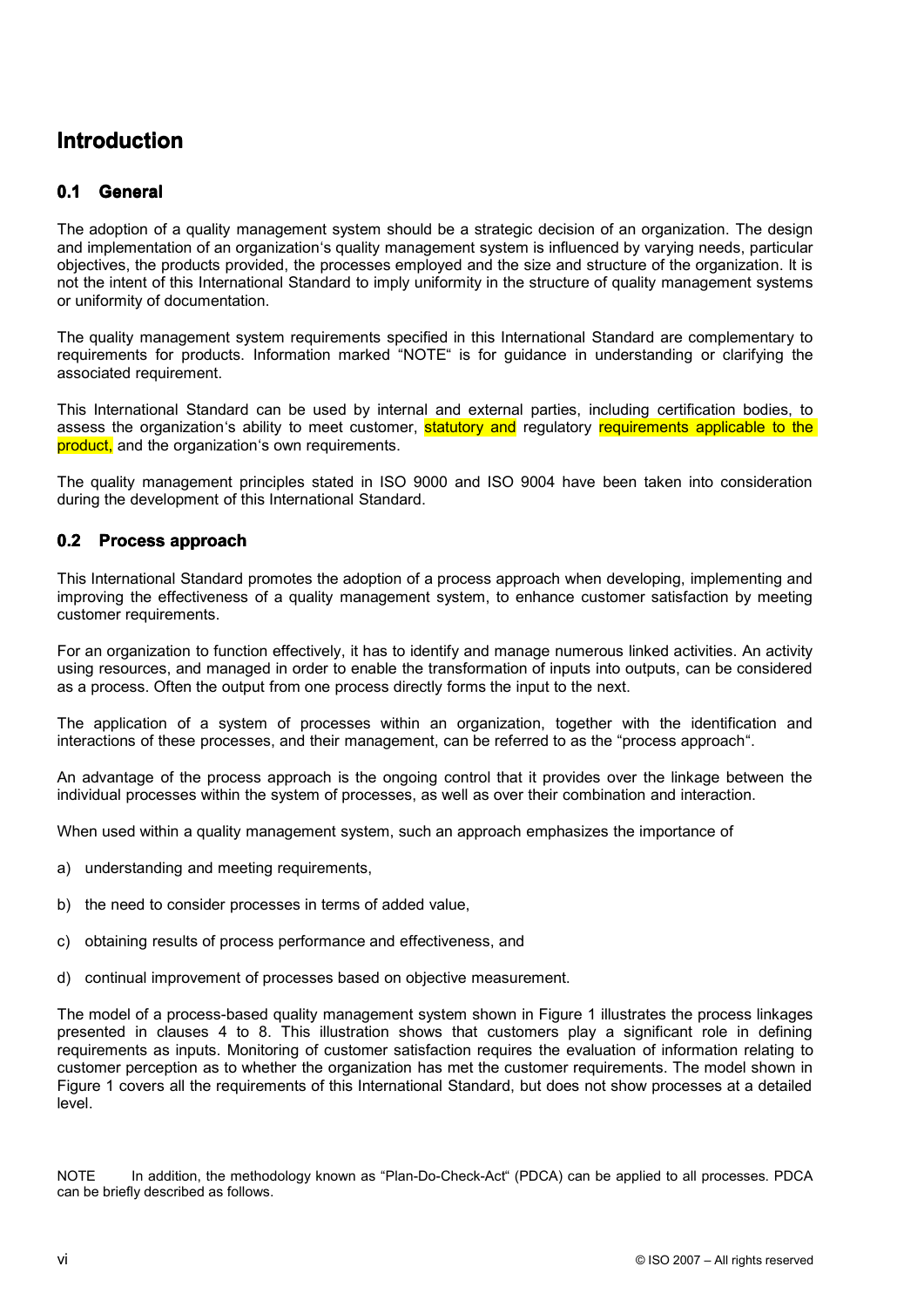- Plan: establish the objectives and processes necessary to deliver results in accordance with customer requirements and the organization's policies.
- Do: implement the processes.
- Check: monitor and measure processes and product against policies, objectives and requirements for the product and report the results.
- Act: take actions to continually improve process performance.



Figure 1 - Model of a process-based quality management system

## **0.3 Relationship Relationship with ISO 9004**

The present editions of ISO 9001 and ISO 9004 have been developed as <sup>a</sup> consistent pair of quality management system standards which have been designed to complement each other, but can also be used independently. Although the two International Standards have different scopes, they have similar structures in order to assist their application as <sup>a</sup> consistent pair.

ISO 9001 specifies requirements for <sup>a</sup> quality management system that can be used for internal application by organizations, or for certification, or for contractual purposes. It focuses on the effectiveness of the quality management system in meeting customer requirements.

ISO 9004 gives guidance on <sup>a</sup> wider range of objectives of <sup>a</sup> quality management system than does ISO 9001, particularly for the continual improvement of an organizations overall performance and efficiency, as well as its effectiveness. ISO 9004 is recommended as <sup>a</sup> guide for organizations whose top management wishes to move beyond the requirements of ISO 9001, in pursuit of continual improvement of performance. However, it is not intended for certification or for contractual purposes.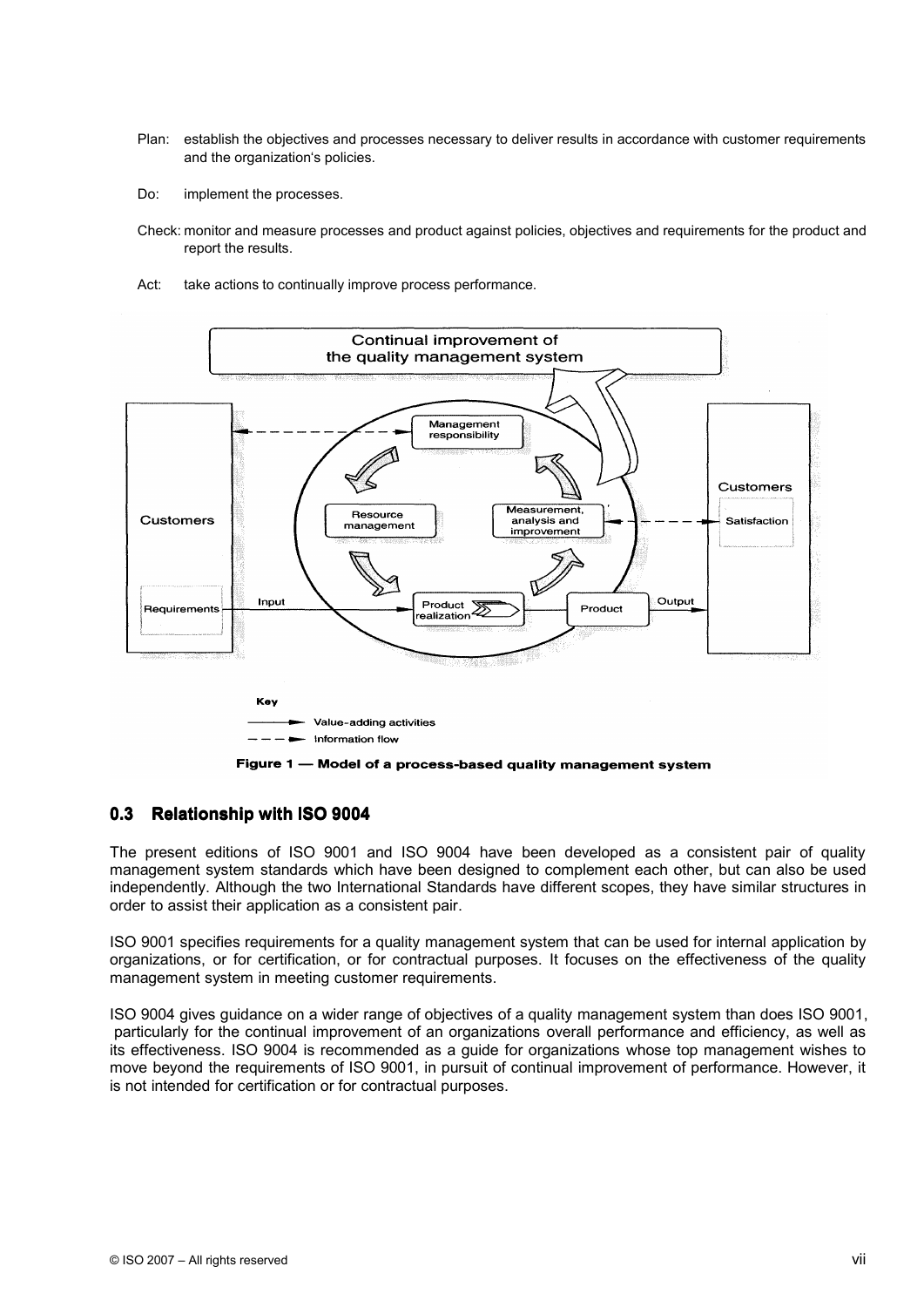## **0.4 Compatibility Compatibility with other management management systems systems**

During the development of this International Standard, due consideration has been taken of the provisions of ISO 14001:2004 to enhance the compatibility of the two standards for the benefit of the user community.

This International Standard does not include requirements specific to other management systems, such as those particular to environmental management, occupational health and safety management, financial management or risk management. However, this International Standard enables an organization to align or integrate its own quality management system with related management system requirements. It is possible for an organization to adapt its existing management system(s) in order to establish <sup>a</sup> quality management system that complies with the requirements of this International Standard.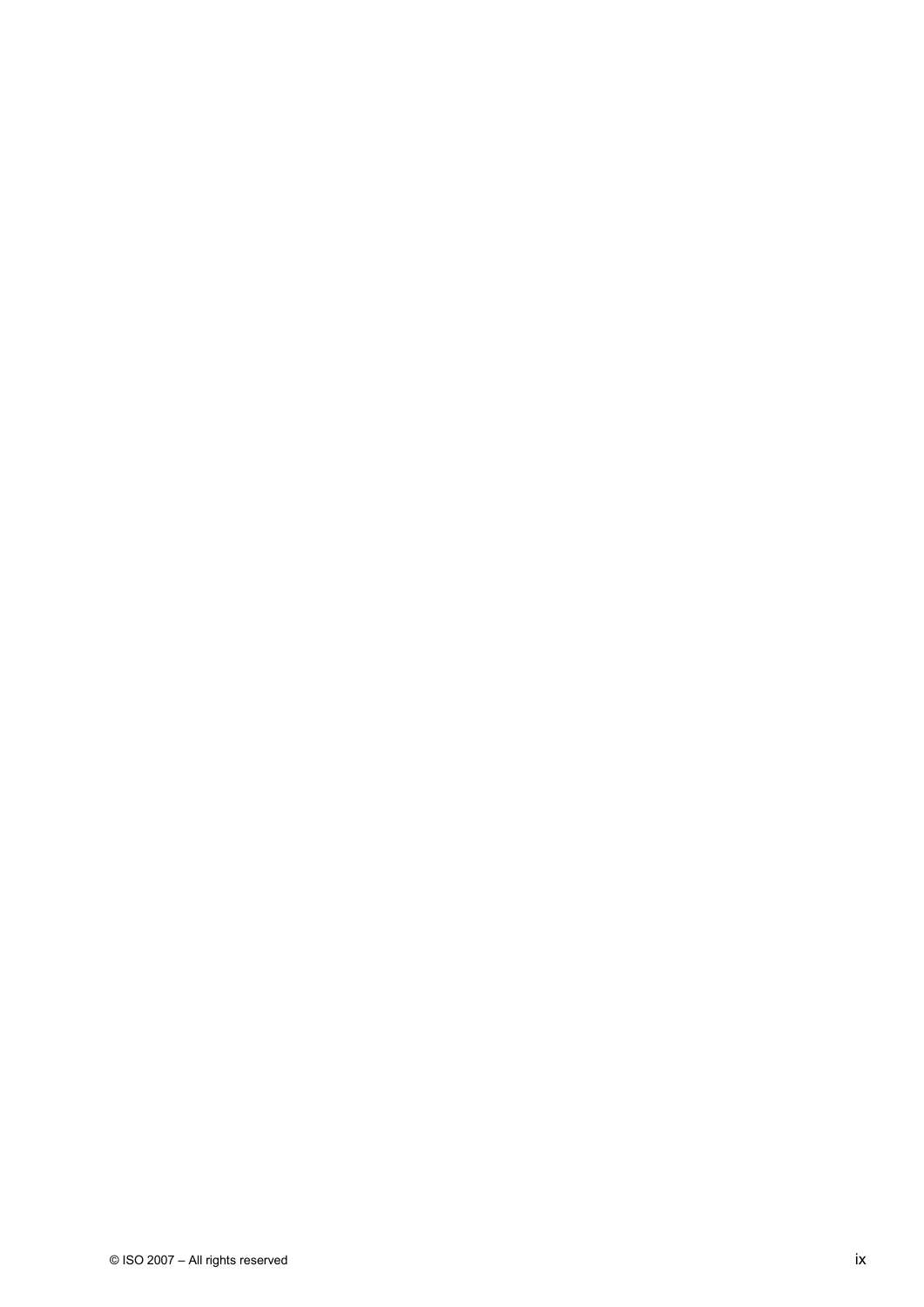# **Quality Quality management management systems systems — Requirements Requirements**

#### **1 Scope**

## **1.1 General**

This International Standard specifies requirements for <sup>a</sup> quality management system where an organization

- e) needs to demonstrate its ability to consistently provide product that meets customer and applicable statutory and regulatory requirements, and
- f) aims to enhance customer satisfaction through the effective application of the system, including processes for continual improvement of the system and the assurance of conformity to customer and applicable **statutory** and regulatory requirements.

NOTE 1 In this International Standard, the term "product" applies **only** to the product intended for, or required by, a customer. This also includes purchased product and product resulting from intermediate stages of the realization process.

NOTE 2 Statutory and regulatory requirements may be expressed as legal requirements

## **1.2 Application**

All requirements of this International Standard are generic and are intended to be applicable to all organizations, regardless of type, size and product provided.

Where any requirement(s) of this International Standard cannot be applied due to the nature of an organization and its product, this can be considered for exclusion.

Where exclusions are made, claims of conformity to this International Standard are not acceptable unless these exclusions are limited to requirements within clause 7, and such exclusions do not affect the organizations ability, or responsibility, to provide product that meets customer and applicable statutory and regulatory requirements.

#### **2 Normative reference**

The following normative document contains provisions which, through reference in this text, constitute provisions of this International Standard. For dated references, subsequent amendments to, or revisions of, any of these publications do not apply. However, parties to agreements based on this International Standard are encouraged to investigate the possibility of applying the most recent edition of the normative document indicated below. For undated references, the latest edition of the normative document referred to applies. Members of ISO and IEC maintain registers of currently valid International Standards.

ISO 9000:2000 2005 *Quality management systems* — *Fundamentals and vocabulary.*

#### **3 Terms and definitions**

For the purposes of this International Standard, the terms and definitions given in ISO 9000 apply.

The following terms, used in this edition of ISO 9001 to describe the supply chain, have been changed to reflect the vocabulary currently used: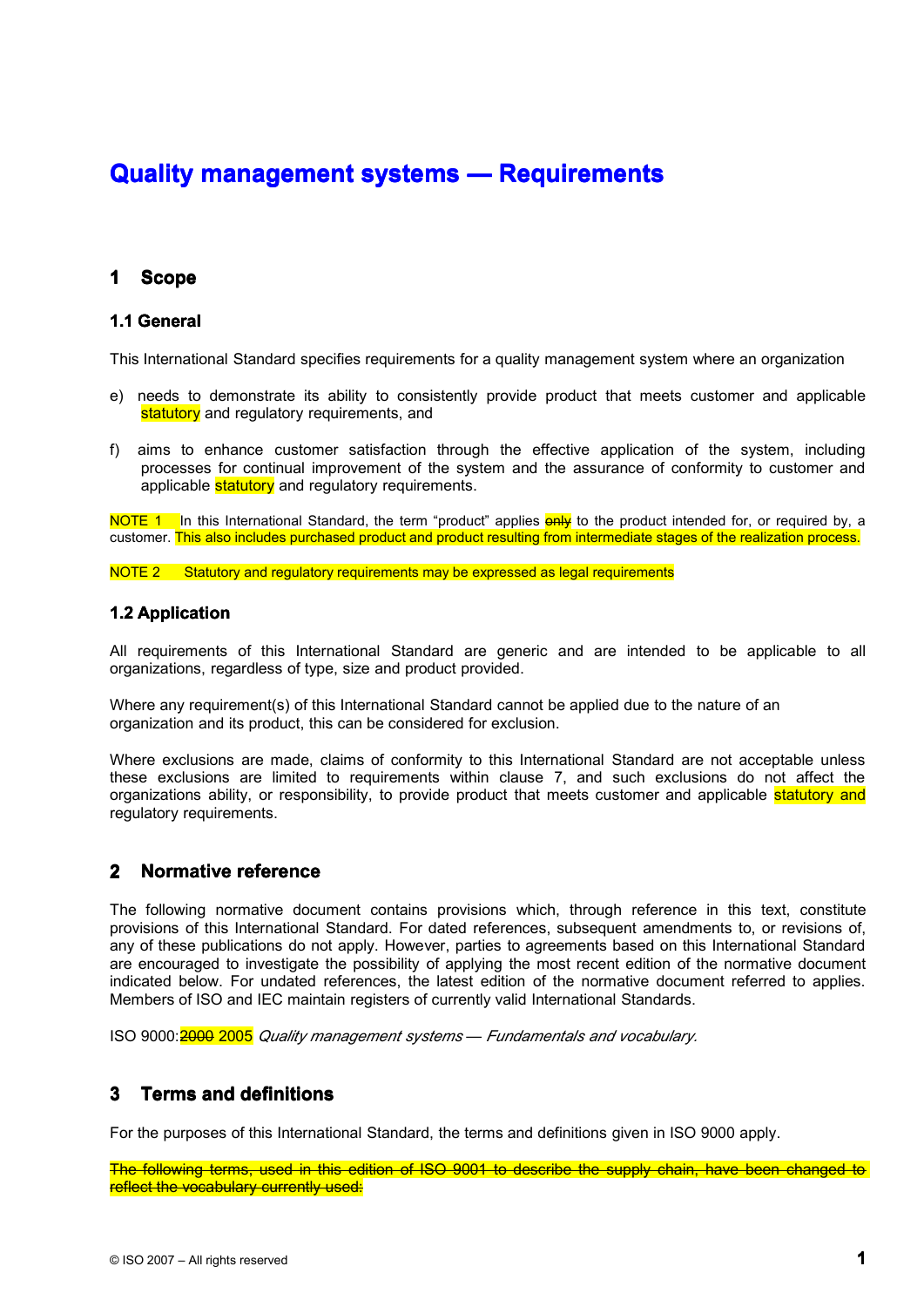### **supplier supplier organization organization customer customer**

The term "organization" replaces the term "supplier" used in ISO 9001 :1994, and refers to the unit to which this International Standard applies. Also, the term "supplier" now replaces the term "subcontractor".

Throughout the text of this International Standard, wherever the term "product" occurs, it can also mean "service".

#### **4 Quality Quality management management system**

## **4.1 General requirements**

The organization shall establish, document, implement and maintain <sup>a</sup> quality management system and continually improve its effectiveness in accordance with the requirements of this International Standard.

The organization shall

- a) **Identify determine** the processes needed for the quality management system and their application throughout the organization (see 1.2),
- b) determine the sequence and interaction of these processes,
- c) determine criteria and methods needed to ensure that both the operation and control of these processes are effective,
- d) ensure the availability of resources and information necessary to support the operation and monitoring of these processes,
- e) monitor, measure and analyse these processes, and
- f) implement actions necessary to achieve planned results and continual improvement of these processes.

These processes shall be managed by the organization in accordance with the requirements of this International Standard.

Where an organization chooses to outsource any process that affects product conformity with to requirements, the organization shall ensure control over such processes. The controls to be applied to these outsourced processes shall be defined within the quality management system.

NOTE 1 Processes needed for the quality management system referred to above should include processes for management activities, provision of resources, product realization and measurement.

NOTE 2 The requirements of Clause 7.4 of this international standard may also apply to outsourced processes.

## **4.2 Documentation requirements**

#### **4.2.1 General**

The quality management system documentation shall include

- g) documented statements of <sup>a</sup> quality policy and quality objectives,
- h) <sup>a</sup> quality manual,
- i) documented procedures and records required by this International Standard, and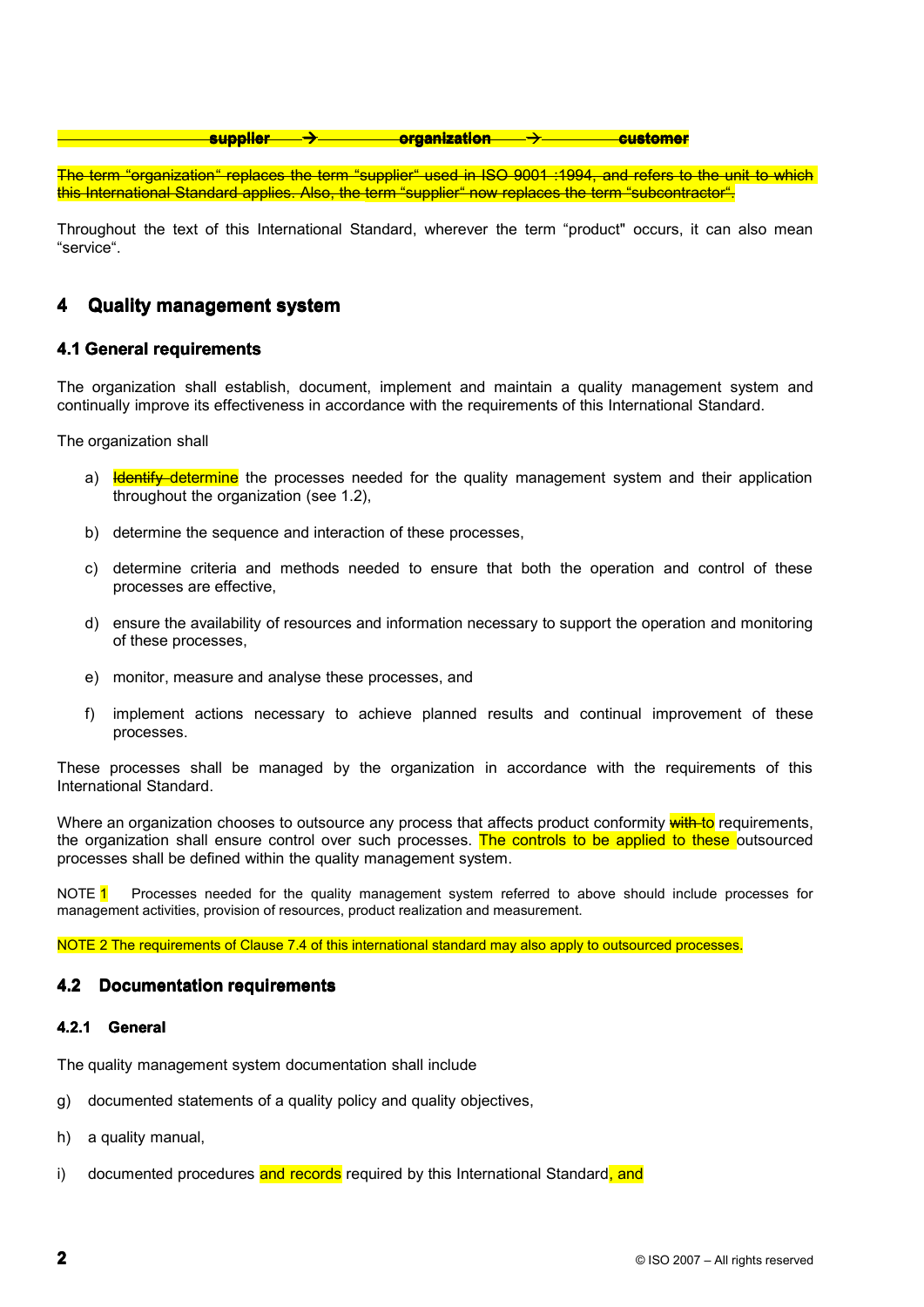- j) documents, including records, needed determined by the organization to be necessary to ensure the effective planning, operation and control of its processes. and
- k) records required by this International Standard (see 4.2.4).

NOTE 1 Where the term "documented procedure" appears within this International Standard, this means that the procedure is established, documented, implemented and maintained. A single document may include the requirements for one or more procedures. A requirement for <sup>a</sup> documented procedure may be covered by more than one document.

NOTE 2 The extent of the quality management system documentation can differ from one organization to another due to

- l) the size of organization and type of activities,
- m) the complexity of processes and their interactions, and
- n) the competence of personnel.

NOTE 3 The documentation can be in any form or type of medium.

## **4.2.2 Quality manual**

The organization shall establish and maintain <sup>a</sup> quality manual that includes

- o) the scope of the quality management system, including details of and justification for any exclusions (see 1.2),
- p) the documented procedures established for the quality management system, or reference to them, and
- q) <sup>a</sup> description of the interaction between the processes of the quality management system.

### **4.2.3 Control of documents**

Documents required by the quality management system shall be controlled. Records are <sup>a</sup> special type of document and shall be controlled according to the requirements given in 4.2.4.

A documented procedure shall be established to define the controls needed

- r) to approve documents for adequacy prior to issue,
- s) to review and update as necessary and re-approve documents,
- t) to ensure that changes and the current revision status of documents are identified,
- u) to ensure that relevant versions of applicable documents are available at points of use,
- v) to ensure that documents remain legible and readily identifiable,
- w) to ensure that documents of external origin necessary for the planning and operation of the quality management system are identified and their distribution controlled, and
- x) to prevent the unintended use of obsolete documents, and to apply suitable identification to themif they are retained for any purpose.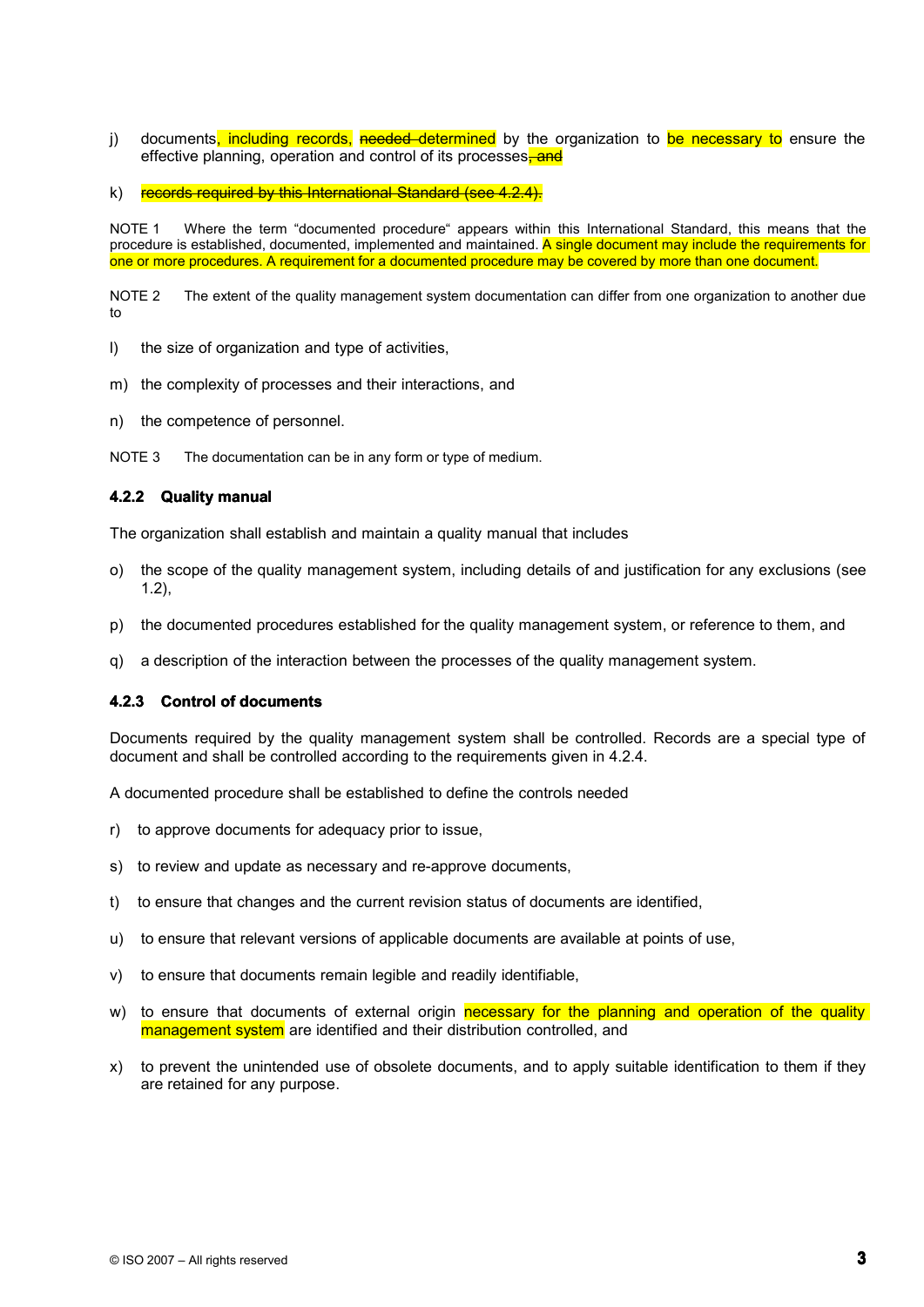## **4.2.4 Control of records**

Records **shall be** established and maintained to provide evidence of conformity to requirements and of the effective operation of the quality management system shall be controlled. Records shall remain legible, readily identifiable and retrievable. A documented procedure shall be established to define the controls needed for the identification, storage, protection, retrieval, retention time and disposition of records.

The organization shall establish <sup>a</sup> documented procedure to define the controls needed for the identification, storage, protection, retrieval, retention and disposition of records.

Records shall be remain legible, readily identifiable and retrievable.

#### **5 Management Management responsibility responsibility**

#### **5.1 Management commitment**

Top management shall provide evidence of its commitment to the development and implementation of the quality management system and continually improving its effectiveness by

- y) communicating to the organization the importance of meeting customer as well as **statutory and** regulatory requirements,
- z) establishing the quality policy,
- aa) ensuring that quality objectives are established,
- ab) conducting management reviews, and
- ac) ensuring the availability of resources.

## **5.2 Customer Customer focus**

Top management shall ensure that customer requirements are determined and are met with the aim of enhancing customer satisfaction (see 7.2.1 and 8.2.1).

#### **5.3 Quality policy**

Top management shall ensure that the quality policy

- ad) is appropriate to the purpose of the organization,
- ae) includes <sup>a</sup> commitment to comply with requirements and continually improve the effectiveness of the quality management system,
- af) provides <sup>a</sup> framework for establishing and reviewing quality objectives,
- ag) is communicated and understood within the organization, and
- ah) is reviewed for continuing suitability.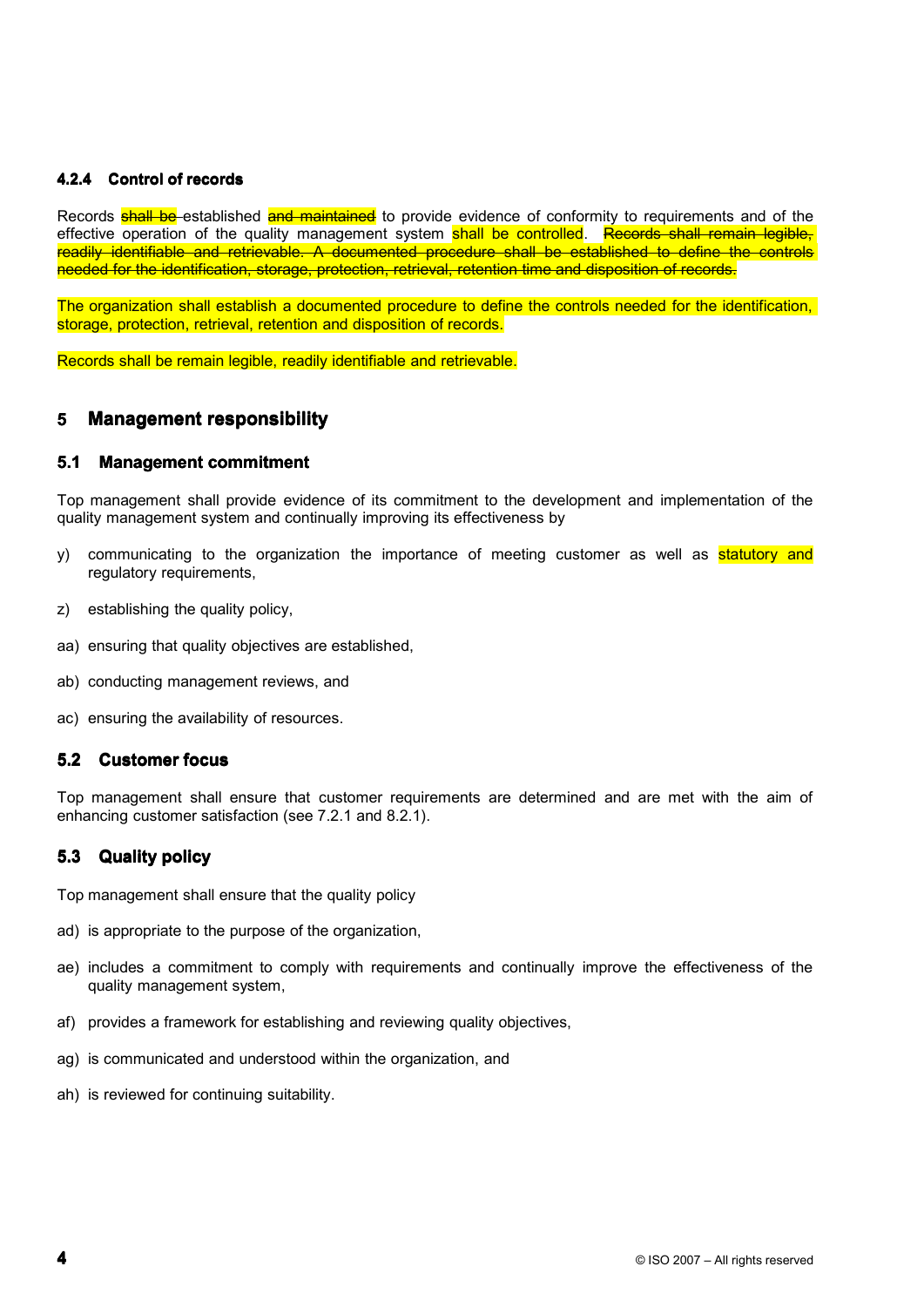## **5.4 Planning Planning**

## **5.4.1 Quality objectives**

Top management shall ensure that quality objectives, including those needed to meet requirements for product [see 7.1 a)], are established at relevant functions and levels within the organization. The quality objectives shall be measurable and consistent with the quality policy.

## **5.4.2 Quality management system planning**

Top management shall ensure that

- ai) the planning of the quality management system is carried out in order to meet the requirements given in 4.1, as well as the quality objectives, and
- aj) the integrity of the quality management system is maintained when changes to the quality management system are planned and implemented.

## **5.5 Responsibility, authority and communication**

## **5.5.1 Responsibility Responsibility and authority authority**

Top management shall ensure that responsibilities and authorities are defined and communicated within the organization.

## **5.5.2 Management representative**

Top management shall appoint a member of the organization's management who, irrespective of other responsibilities, shall have responsibility and authority that includes.

- ak) ensuring that processes needed for the quality management system are established, implemented and maintained,
- al) reporting to top management on the performance of the quality management system and any need for improvement, and

am) ensuring the promotion of awareness of customer requirements throughout the organization.

NOTE The responsibility of <sup>a</sup> management representative can include liaison with external parties on matters relating to the quality management system.

### **5.5.3 Internal communication**

Top management shall ensure that appropriate communication processes are established within the organization and that communication takes place regarding the effectiveness of the quality management system.

#### **5.6 Management review**

### **5.6.1 General**

Top management shall review the organization's quality management system, at planned intervals, to ensure its continuing suitability, adequacy and effectiveness. This review shall include assessing opportunities for improvement and the need for changes to the quality management system, including the quality policy and quality objectives.

Records from management reviews shall be maintained (see 4.2.4).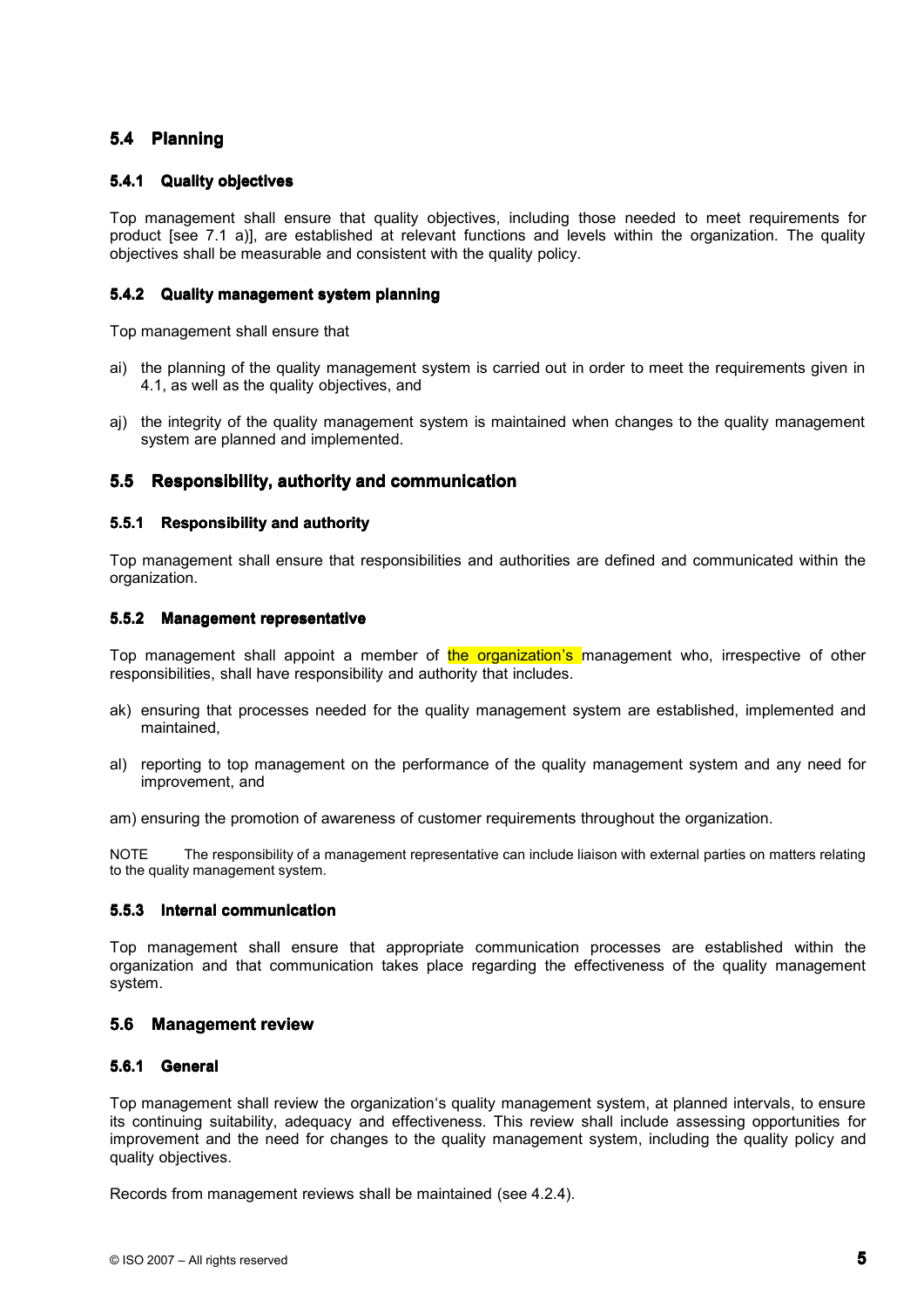## **5.6.2 Review input**

The input to management review shall include information on

- an) results of audits,
- ao) customer feedback,
- ap) process performance and product conformity,
- aq) status of preventive and corrective actions,
- ar) follow-up actions from previous management reviews,
- as) changes that could affect the quality management system, and
- at) recommendations for improvement.

## **5.6.3 Review output**

The output from the management review shall include any decisions and actions related to

- au) improvement of the effectiveness of the quality management system and its processes,
- av) improvement of product related to customer requirements, and

aw) resource needs.

#### **6 Resource management**

#### **6.1 Provision Provision of resources resources**

The organization shall determine and provide the resources needed

- ax) to implement and maintain the quality management system and continually improve its effectiveness, and
- ay) to enhance customer satisfaction by meeting customer requirements.

## **6.2 Human resources resources**

#### **6.2.1 General**

Personnel performing work affecting **product quality conformity to product requirements** shall be competent on the basis of appropriate education, training, skills and experience.

#### **6.2.2 Competence, Competence, training and awareness**

The organization shall

- az) determine the necessary competence for personnel performing work affecting **product quality conformity** to product requirements,
- ba) where applicable, provide training or take other actions to **satisfy these needs achieve the necessary** competence,
- bb) ensure the effectiveness of the actions taken, ensure that the necessary competence has been achieved,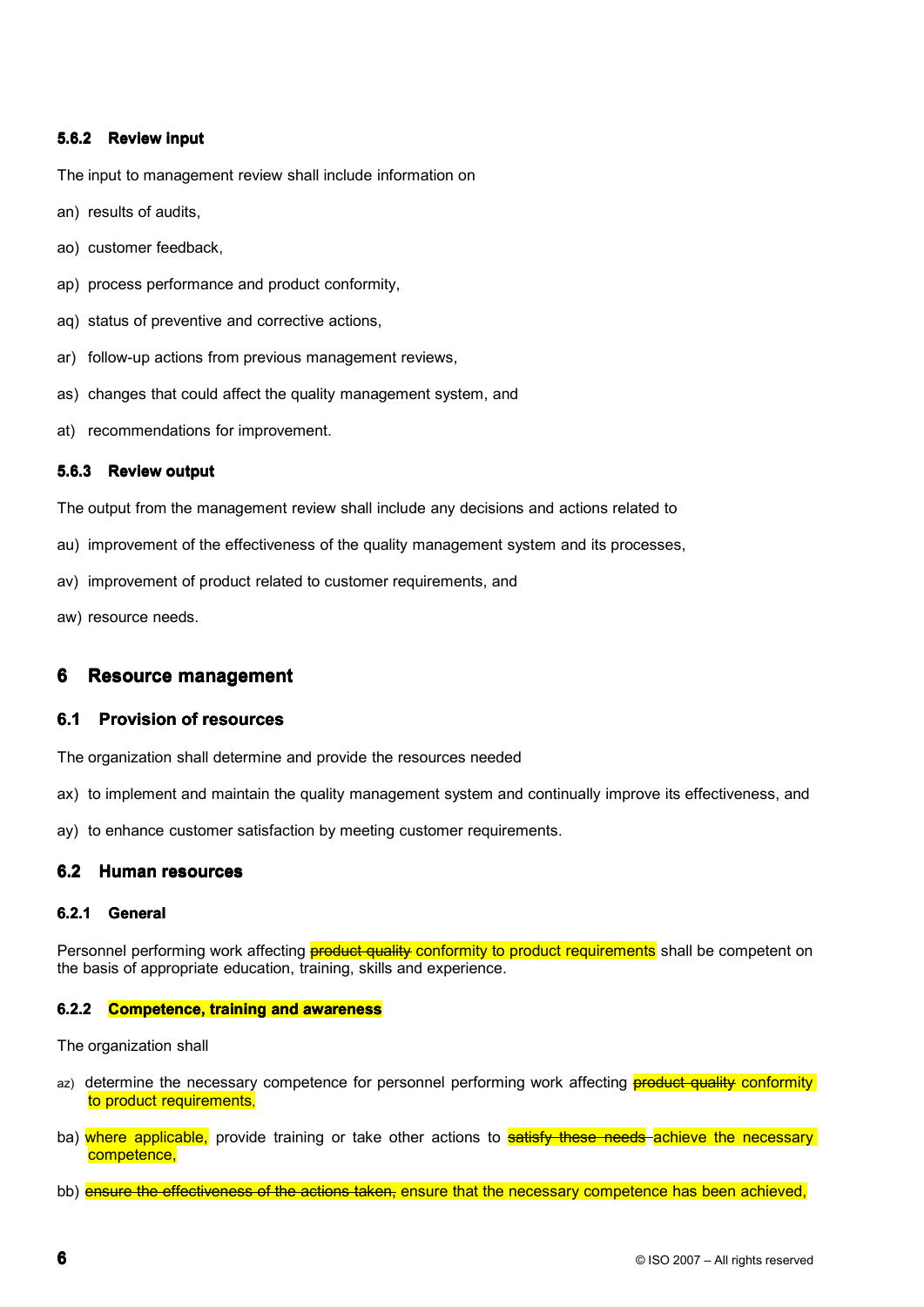- bc) ensure that its personnel are aware of the relevance and importance of their activities and how they contribute to the achievement of the quality objectives, and
- bd) maintain appropriate records of education, training, skills and experience (see 4.2.4).

## **6.3 Infrastructure**

The organization shall determine, provide and maintain the infrastructure needed to achieve conformity to product requirements. Infrastructure includes, as applicable

- be) buildings, workspace and associated utilities,
- bf) process equipment (both hardware and software), and
- bg) supporting services (such as transport, or communication or information systems).

### **6.4 Work environment**

The organization shall determine and manage the work environment needed to achieve conformity to product requirements.

Note: The term work environment relates to conditions necessary to achieve conformity to product requirements such as clean rooms, anti-static precautions and hygiene controls.

## **7 Product realization**

## **7.1 Planning Planning of product product realization realization**

The organization shall plan and develop the processes needed for product realization. Planning of product realization shall be consistent with the requirements of the other processes of the quality management system (see 4.1).

In planning product realization, the organization shall determine the following, as appropriate:

- bh) quality objectives and requirements for the product;
- bi) the need to establish processes, documents, and provide resources specific to the product;
- bj) required verification, validation, monitoring, **measurement**, inspection and test activities specific to the product and the criteria for product acceptance;
- bk) records needed to provide evidence that the realization processes and resulting product meet requirements (see 4.2.4).

The output of this planning shall be in <sup>a</sup> form suitable for the organization's method of operations.

NOTE 1 A document specifying the processes of the quality management system (including the product realization processes) and the resources to be applied to <sup>a</sup> specific product, project or contract, can be referred to as <sup>a</sup> quality plan.

NOTE 2 The organization may also apply the requirements given in 7.3 to the development of product realization processes.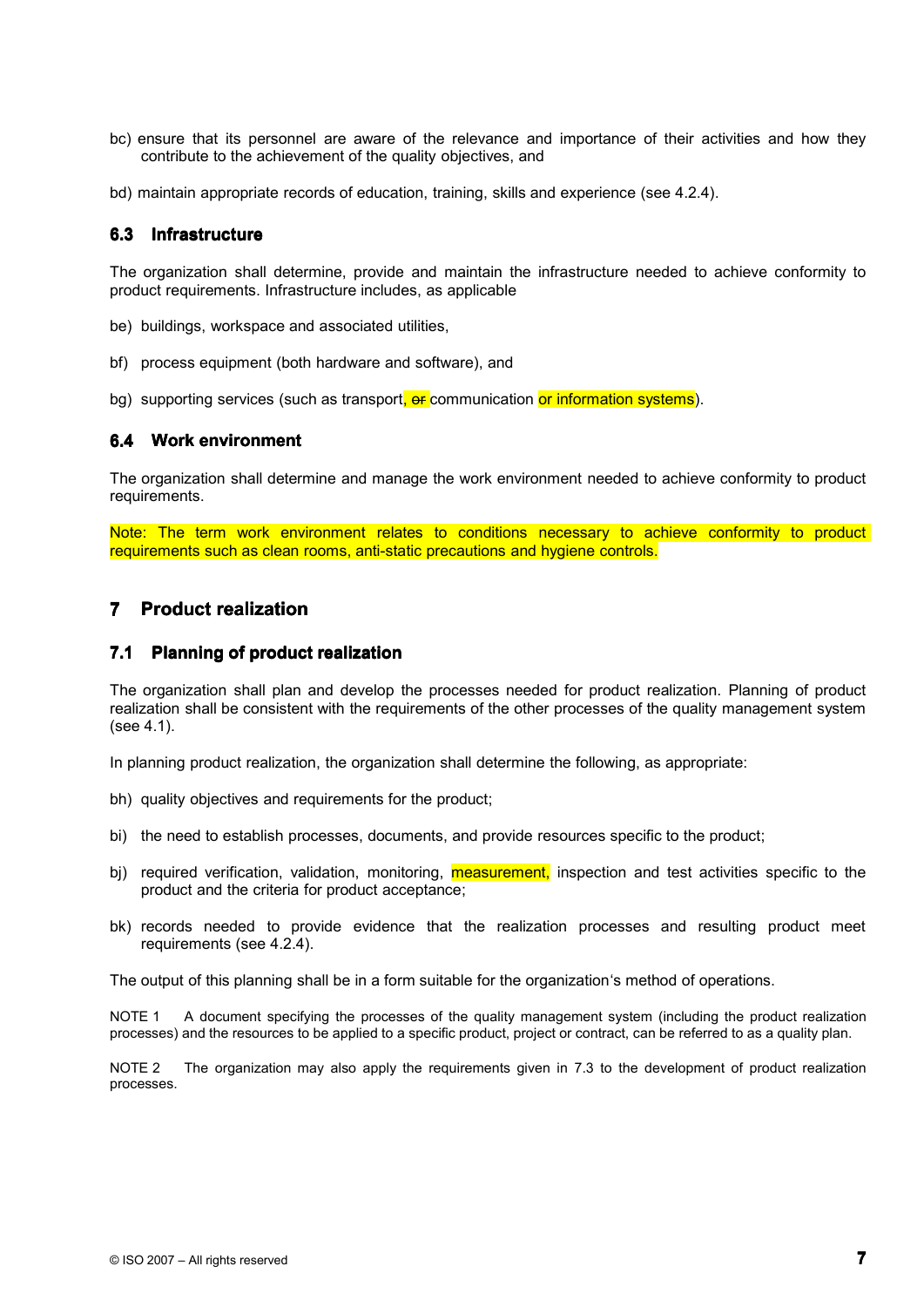## **7.2 Customer-related Customer-related processes processes**

## **7.2.1 Determination of requirements related to the product**

The organization shall determine

bl) requirements specified by the customer, including the requirements for delivery, and for post-delivery activities,

bm) requirements not stated by the customer but necessary for specified or intended use, where known,

- bn) statutory and regulatory requirements related applicable to the product, and
- bo) any additional requirements as needed determined by the organization.

Note **Post delivery activities may include actions under warranty provisions**, contractual obligations such as maintenance services, and supplementary services such as recycling or final disposal.

## **7.2.2 Review of requirements requirements related to the product product**

The organization shall review the requirements related to the product. This review shall be conducted prior to the organization's commitment to supply <sup>a</sup> product to the customer (e.g. submission of tenders, acceptance of contracts or orders, acceptance of changes to contracts or orders) and shall ensure that

- bp) product requirements are defined,
- bq) contract or order requirements differing from those previously expressed are resolved, and
- br) the organization has the ability to meet the defined requirements.

Records of the results of the review and actions arising from the review shall be maintained (see 4.2.4)

Where the customer provides no documented statement of requirement, the customer requirements shall be confirmed by the organization before acceptance.

Where product requirements are changed, the organization shall ensure that relevant documents are amended and that relevant personnel are made aware of the changed requirements.

NOTE In some situations, such as internet sales, a formal review is impractical for each order. Instead the review can cover relevant product information such as catalogues or advertising material.

#### **7.2.3 Customer communication**

The organization shall determine and implement effective arrangements for communicating with customers in relation to

- bs) product information,
- bt) enquiries, contracts or order handling, including amendments, and
- bu) customer feedback, including customer complaints.

#### **7.3 Design and development development**

## **7.3.1 Design and development planning**

The organization shall plan and control the design and development of product.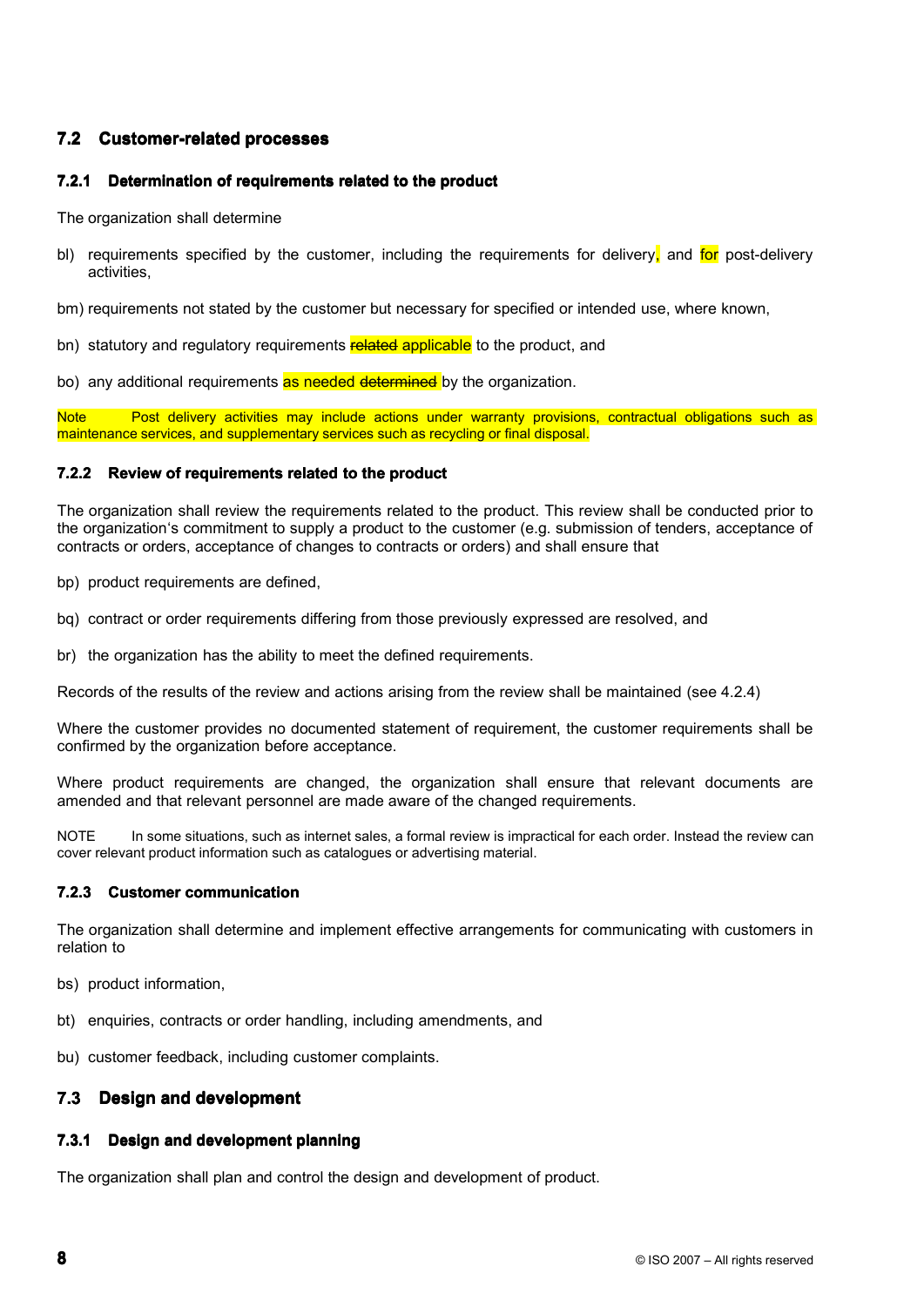During the design and development planning, the organization shall determine

bv) the design and development stages,

bw) the review, verification and validation that are appropriate to each design and development stage, and

bx) the responsibilities and authorities for design and development.

The organization shall manage the interfaces between different groups involved in design and development to ensure effective communication and clear assignment of responsibility.

Planning output shall be updated, as appropriate, as the design and development progresses.

Design and development review, verification and validation have distinct purposes. They may be conducted and recorded separately or in any combination as suitable for the product and the organization.

## **7.3.2 Design and development inputs**

Inputs relating to product requirements shall be determined and records maintained (See 4.2.4). These inputs shall include

- by) functional and performance requirements,
- bz) applicable statutory and regulatory requirements,
- ca) where applicable, information derived from previous similar designs, and
- cb) other requirements essential for design and development.

These inputs shall be reviewed for adequacy. Requirements shall be complete, unambiguous and not in conflict with each other.

## **7.3.3 Design and development outputs**

The outputs of design and development shall be **provided** in a form that enables suitable for verification against the design and development input and shall be approved prior to release.

Design and development outputs shall

- cc) meet the input requirements for design and development,
- cd) provide appropriate information for purchasing, production and **for** service provision,
- ce) contain or reference product acceptance criteria, and
- cf) specify the characteristics of the product that are essential for its safe and proper use.

NOTE Production and service provision includes preservation of the product.

### **7.3.4 Design and development development review**

At suitable stages, systematic reviews of design and development shall be performed in accordance with planned arrangements (see 7.3.1)

cg) to evaluate the ability of the results of design and development to meet requirements, and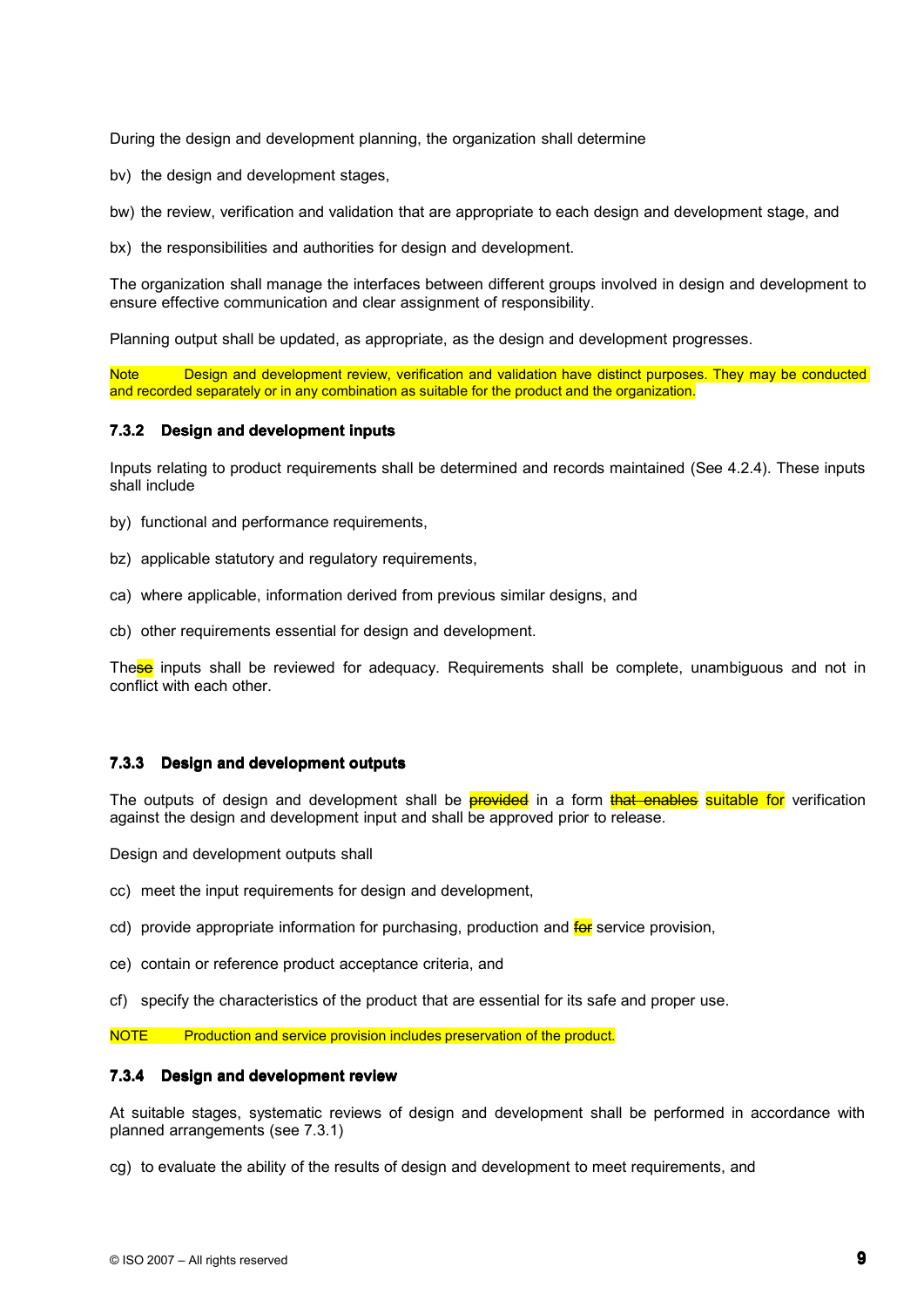ch) to identify any problems and propose necessary actions.

Participants in such reviews shall include representatives of functions concerned with the design and development stage(s) being reviewed. Records of the results of the reviews and any necessary actions shall be maintained (4.2.4)

## **7.3.5 Design and development development verification**

Verification shall be performed in accordance with planned arrangements (see 7.3.1) to ensure that the design and development outputs have met the design and development input requirements. Records of the results of the verification and any necessary actions shall be maintained (4.2.4).

## **7.3.6 Design and development development validation validation**

Design and development validation shall be performed in accordance with planned arrangements (see 7.3.1) to ensure that the resulting product is capable of meeting the requirements for the specified application or intended use, where known. Wherever practicable, validation shall be completed prior to the delivery or implementation of the product. Records of the results of validation and any necessary actions shall be maintained (4.2.4).

## **7.3.7 Control Control of design and development development changes changes**

Design and development changes shall be identified and records maintained. The changes shall be reviewed, verified and validated, as appropriate, and approved before implementation. The review of design and development changes shall include evaluation of the effect of the changes on constituent parts and product already delivered.

Records of the results of the review of changes and any necessary actions shall be maintained (see 4.2.4)

#### **7.4 Purchasing Purchasing**

## **7.4.1 Purchasing process**

The organization shall ensure that purchased product conforms to specified purchase requirements. The type and extent of control applied to the supplier and the purchased product shall be dependent uponthe effect of the purchased product on subsequent product realization or the final product.

The organization shall evaluate and select suppliers based on their ability to supply product in accordance with the organization's requirements. Criteria for selection, evaluation and re-evaluation shall be established. Records of the results of evaluations and any necessary actions arising from the evaluation shall be maintained. (see 4.2.4)

## **7.4.2 Purchasing information**

Purchasing information shall describe the product to be purchased, including where appropriate

- ci) requirements for approval of product, procedures, processes and equipment,
- cj) requirements for qualification of personnel, and
- ck) quality management system requirements.

The organization shall ensure the adequacy of specified purchase requirements prior to their communication to the supplier.

### **7.4.3 Verification of purchased purchased product product**

The organization shall establish and implement the inspection or other activities necessary for ensuring that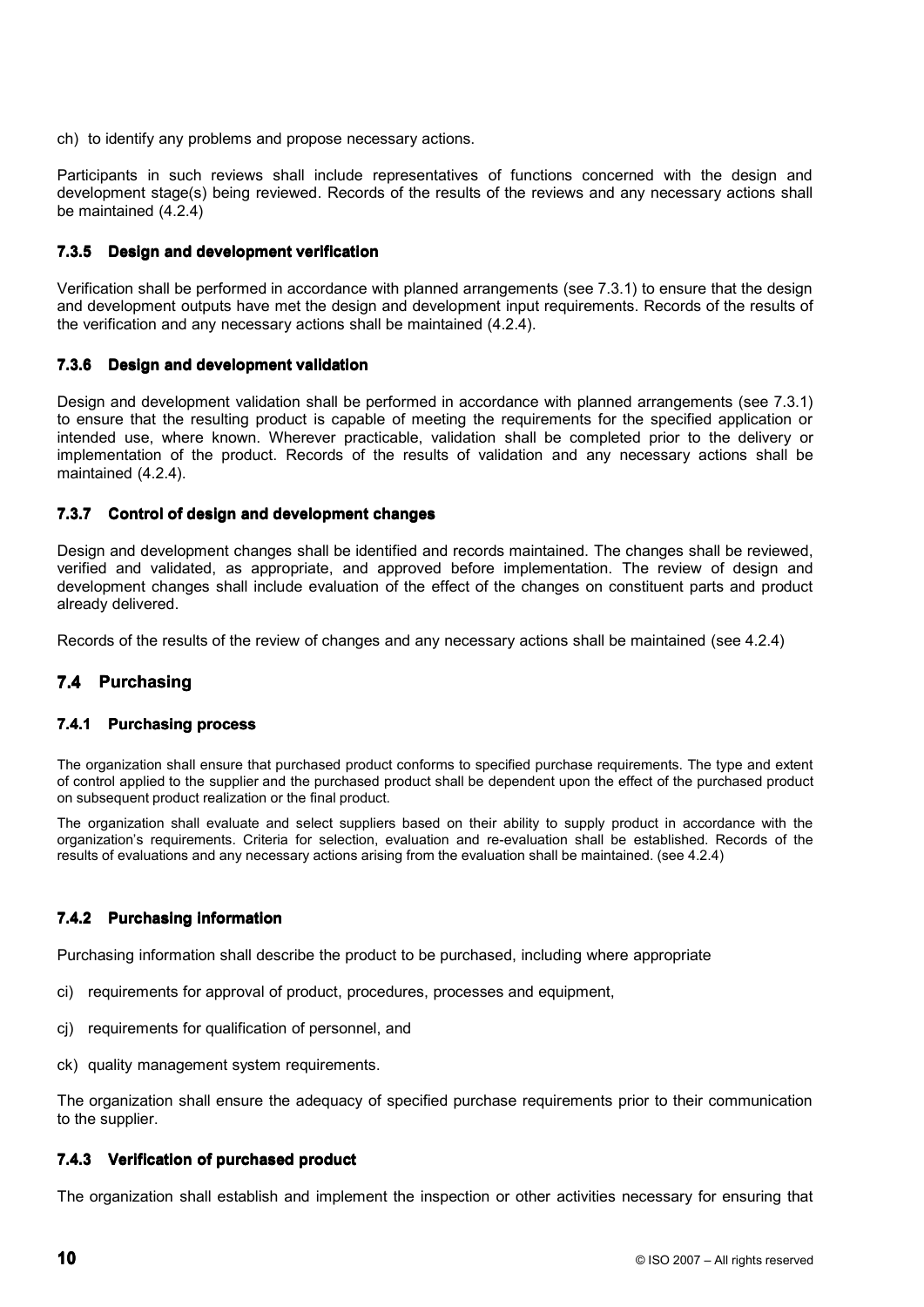purchased product meets specified purchase requirements.

Where the organization or its customer intends to perform verification at the supplier's premises, the organization shall state the intended verification arrangements and method of product release in the purchasing information.

## **7.5 Production Production and service service provision provision**

## **7.5.1 Control of production and service provision**

The organization shall plan and carry out production and service provision under controlled conditions. Controlled conditions shall include, as applicable

- cl) the availability of information that describes the characteristics of the product,
- cm) the availability of work instructions, as necessary,
- cn) the use of suitable equipment,
- co) the availability and use of monitoring and measuring devices,
- cp) the implementation of monitoring and measurement, and
- cq) the implementation of release, delivery and post-delivery activities.

### **7.5.2 Validation of processes processes for production production and service provision provision**

The organization shall validate any processes for production and service provision where the resulting output cannot be verified by subsequent monitoring or measurement. This includes any processes where deficiencies become apparent only after the product is in use or the service has been delivered.

Validation shall demonstrate the ability of these processes to achieve planned results.

The organization shall establish arrangements for these processes including, as applicable

- cr) defined criteria for review and approval of the processes,
- cs) approval of equipment and qualification of personnel,
- ct) use of specific methods and procedures,
- cu) requirements for records (see 4.2.4) and
- cv) revalidation.

NOTE 1 For many service organizations, the service provided does not readily allow the verification before the delivery of the service. These types of processes should be considered and identified during the planning stage (see 7.1)

NOTE 2. Processes such as welding, sterilization, training, heat treatment, call center service, or emergency response may need validation

### **7.5.3 Identification and traceability**

Where appropriate, the organization shall identify the product by suitable means throughout product realization.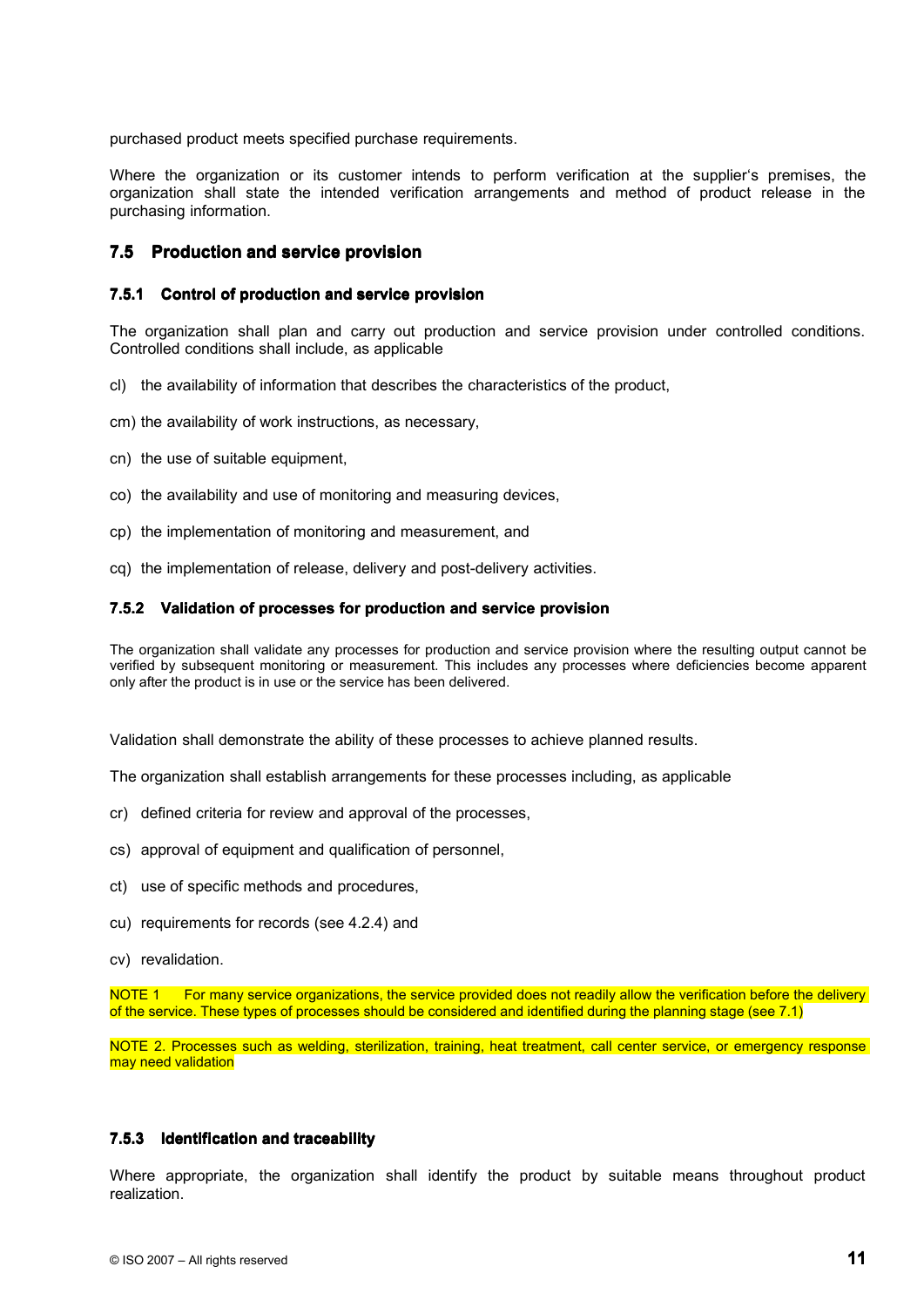The organization shall identify the product status with respect to monitoring and measurement requirements throughout product realization.

Where traceability is a requirement, the organization shall control **and record** the unique identification of the product and maintain records (see 4.2.4)

NOTE In some industry sectors, configuration management is a means by which identification and traceability are maintained.

## **7.5.4 Customer property property**

The organization shall exercise care with customer property while it is under the organization's control or being used by the organization. The organization shall identify, verify, protect and safeguard customer property provided for use or incorporation into the product. If any customer property is lost, damaged or otherwise found to be unsuitable for use, this shall be reported to the customer and records maintained the organization shall report this to the customer and maintain records (see 4.2.4).

NOTE Customer property can include intellectual property and personal data.

## **7.5.5 Preservation of product**

The organization shall preserve the **conformity of** product during internal processing and delivery to the intended destination in order to maintain conformity to requirements. Where appropriate, This As applicable, preservation shall include identification, handling, packaging, storage and protection. Preservation shall also apply to the constituent parts of <sup>a</sup> product.

## **7.6 Control Control of monitoring monitoring and measuring measuring devices devices**

The organization shall determine the monitoring and measurement to be undertaken and the monitoring and measuring devices needed to provide evidence of conformity of product to determined requirements (see  $7.2.1$ 

The organization shall establish processes to ensure that monitoring and measurement can be carried out and are carried out in <sup>a</sup> manner that is consistent with the monitoring and measurement requirements.

Where necessary to ensure valid results, measuring equipment shall

- cw) be calibrated or verified at specified intervals, or prior to use, against measurement standards traceable to international or national measurement standards; where no such standards exist, the basis used for calibration or verification shall be recorded (see 4.2.4);
- cx) be adjusted or re-adjusted as necessary;
- cy) be identified have identification to enable the their calibration status to be determined;
- cz) be safeguarded from adjustments that would invalidate the measurement result;
- da) be protected from damage and deterioration during handling, maintenance and storage.

In addition, the organization shall assess and record the validity of the previous measuring results when the equipment is found not to conform to requirements. The organization shall take appropriate action on the equipment and any product affected. Records of the results of calibration and verification shall be maintained (see 4.2.4).

When used in the monitoring and measurement of specified requirements, the ability of computer software to satisfy the intended application shall be confirmed. This shall be undertaken prior to initial use and reconfirmed as necessary.

NOTE 1 See ISO 10012 for ISO 10012-2 for guidance-further information.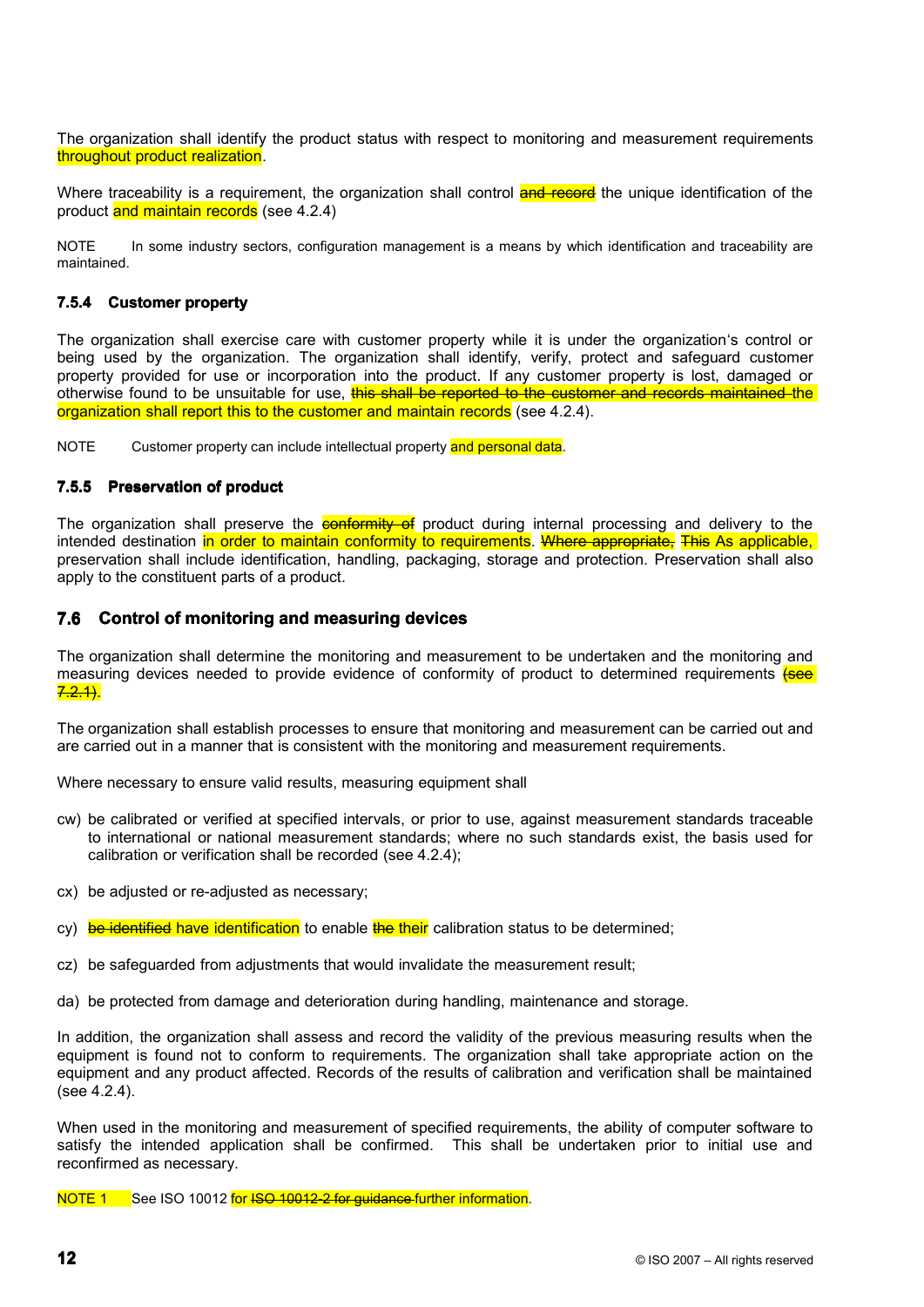NOTE 2 Monitoring and measurement devices, include measuring equipment (whether used for monitoring or measurement) and devices other than measuring equipment that are used for monitoring conformity to requirements.

NOTE 3 Confirmation of the ability of computer software to satisfy the intended application would typically include its verification and configuration management to maintain its suitability for use.

## **8 Measurement, Measurement, analysis and improvement**

## **8.1 General General**

The organization shall plan and implement the monitoring, measurement, analysis and improvement processes needed

db) to demonstrate conformity of the product,

- dc) to ensure conformity of the quality management system, and
- dd) to continually improve the effectiveness of the quality management system.

This shall include determination of applicable methods, including statistical techniques, and the extent of their use.

## **8.2 Monitoring Monitoring and measurement measurement**

### **8.2.1 Customer satisfaction**

As one of the **measurements** indicators of the performance of the quality management system, the organization shall monitor information relating to customer perception as to whether the organization has met customer requirements. The methods for obtaining and using this information shall be determined.

## **8.2.2 Internal audit**

The organization shall conduct internal audits at planned intervals to determine whether the quality management system

- de) conforms to the planned arrangements (see 7.1), to the requirements of this International Standard and to the quality management system requirements established by the organization, and
- df) is effectively implemented and maintained.

A documented procedure shall be established to define the responsibilities and requirements for planning and conducting audits, establishing records and reporting results.

An audit programme shall be planned, taking into consideration the status and importance of the processes and areas to be audited, as well as the results of previous audits. The audit criteria, scope, frequency and methods shall be defined. Selection of auditors and conduct of audits shall ensure objectivity and impartiality of the audit process. Auditors shall not audit their ownwork.

The responsibilities and requirements for planning and conducting audits, and for reporting results and maintaining records (see 4.2.4) shall be defined in <sup>a</sup> documented procedure.

Records of the audit and its results shall be maintained (see 4.2.4).

The management responsible for the area being audited shall ensure that actions are taken without undue delay to eliminate detected nonconformities and their causes. Follow-up activities shall include the verification of the actions taken and the reporting of verification results (see 8.5.2).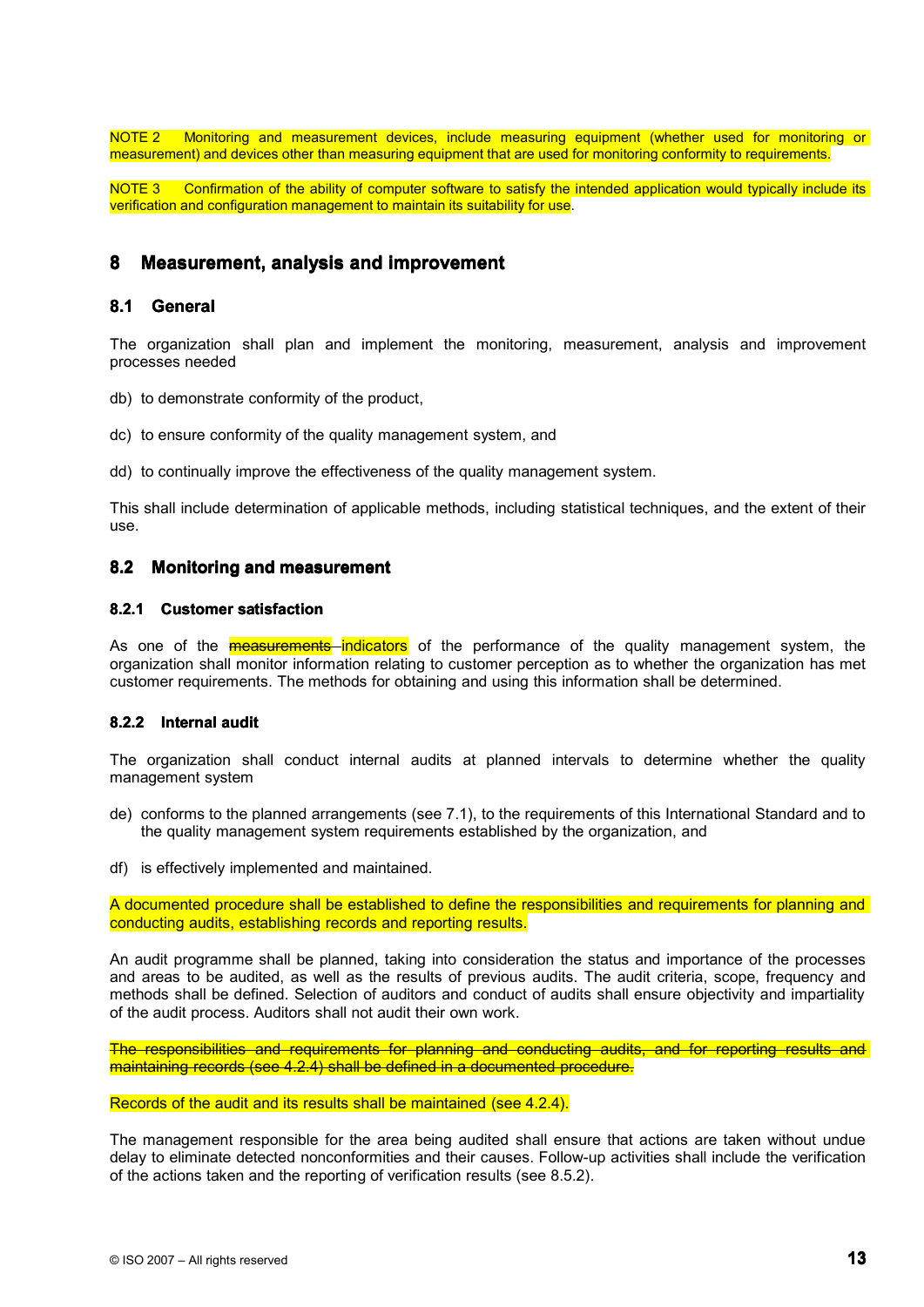NOTE See ISO 19011 **ISO 10011-1, ISO 10011-2 and ISO 10011-3** for quidance.

### **8.2.3 Monitoring and measurement of processes**

The organization shall apply suitable methods for monitoring and, where applicable, measurement of the quality management system processes. These methods shall demonstrate the ability of the processes to achieve planned results. When planned results are not achieved, correction and corrective action shall be taken, as appropriate, to ensure conformity of the product.

NOTE When determining suitable methods, the organization should consider the type and extent of monitoring or measurement appropriate to each of its processes in relation to their impact on the conformity to product requirements and on the effectiveness of the quality management system.

### **8.2.4 Monitoring and measurement of product**

The organization shall monitor and measure the characteristics of the product to verify that product requirements have been met. This shall be carried out at appropriate stages of the product realization process in accordance with the planned arrangements (see 7.1). Evidence of conformity with the acceptance criteria shall be maintained.

Evidence of conformity with the acceptance criteria shall be maintained. Records shall indicate the person(s) authorizing release of product for delivery to the customer (see 4.2.4).

The release of product release and service delivery to the customer shall not proceed until the planned arrangements (see 7.1) have been satisfactorily completed, unless otherwise approved by <sup>a</sup> relevant authority and, where applicable, by the customer.

NOTE Evidence of conformity with acceptance criteria can be a record or as otherwise specified in the planned arrangements.

## **8.3 Control of nonconforming product**

The organization shall ensure that product which does not conform to product requirements is identified and controlled to prevent its unintended use or delivery. A documented procedure shall be established to define Tthe controls and related responsibilities and authorities for dealing with nonconforming product. **shall be** defined in a documented procedure.

Where practicable, the organization shall deal with nonconforming product by one or more of the following ways:

- dg) by taking action to eliminate the detected nonconformity;
- dh) by authorizing its use, release or acceptance under concession by <sup>a</sup> relevant authority and, where applicable, by the customer;
- di) by taking action to preclude its original intended use or application.
- dj) when nonconforming product is detected after delivery or use has started, by taking action appropriate to the effects, or potential effects, of the nonconformity

Records of the nature of nonconformities and any subsequent actions taken, including concessions obtained, shall be maintained (see 4.2.4).

When nonconforming product is corrected it shall be subject to re-verification to demonstrate conformity to the requirements.

Records of the nature of nonconformities and any subsequent actions taken, including concessions obtained, shall be maintained (see 4.2.4).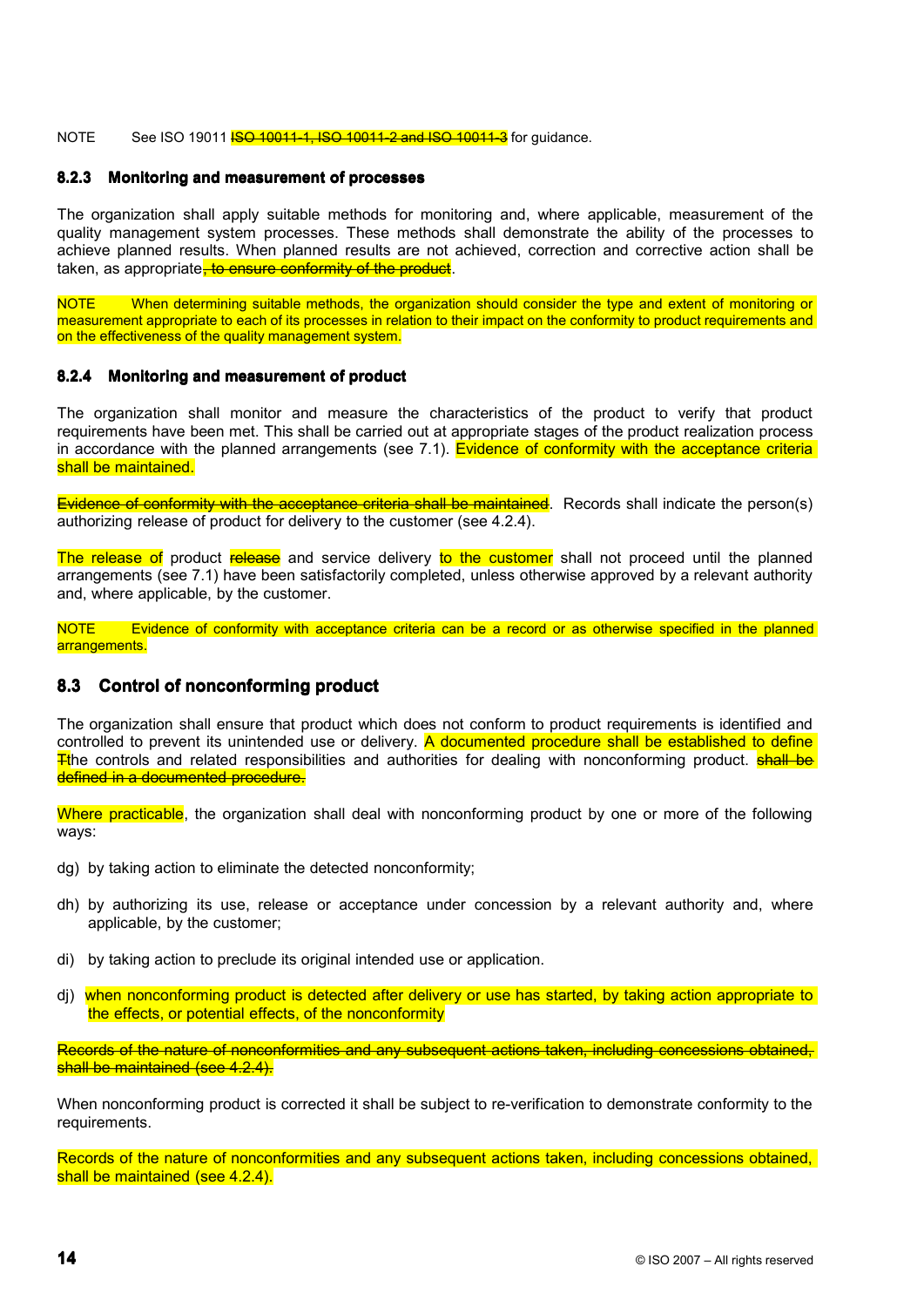When nonconforming product is detected after delivery or use has started, the organization shall take action appropriate to the effects, or potential effects, of the nonconformity.

## **8.4 Analysis Analysis of data**

The organization shall determine, collect and analyse appropriate data to demonstrate the suitability and effectiveness of the quality management system and to evaluate where continual improvement of the effectiveness of the quality management system can be made. This shall include data generated as <sup>a</sup> result of monitoring and measurement and from other relevant sources.

The analysis of data shall provide information relating to

- dk) customer satisfaction (see 8.2.1),
- dl) conformity to product requirements (see 7.2.1),

dm) characteristics and trends of processes and products including opportunities for preventive action, and

dn) suppliers.

## **8.5 Improvement Improvement**

### **8.5.1 Continual improvement**

The organization shall continually improve the effectiveness of the quality management system through the use of the quality policy, quality objectives, audit results, analysis of data, corrective and preventive actions and management review.

#### **8.5.2 Corrective action**

The organization shall take action to eliminate the causes of nonconformities in order to prevent recurrence. Corrective actions shall be appropriate to the effects of the nonconformities encountered.

A documented procedure shall be established to define requirements for

- do) reviewing nonconformities (including customer complaints),
- dp) determining the causes of nonconformities,
- dq) evaluating the need for action to ensure that nonconformities do not recur,
- dr) determining and implementing action needed,
- ds) records of the results of action taken (see 4.2.4), and
- dt) reviewing the effectiveness of the corrective action taken.

### **8.5.3 Preventive action**

The organization shall determine action to eliminate the causes of potential nonconformities in order to prevent their occurrence. Preventive actions shall be appropriate to the effects of the potential problems.

A documented procedure shall be established to define requirements for

- du) determining potential nonconformities and their causes,
- dv) evaluating the need for action to prevent occurrence of nonconformities,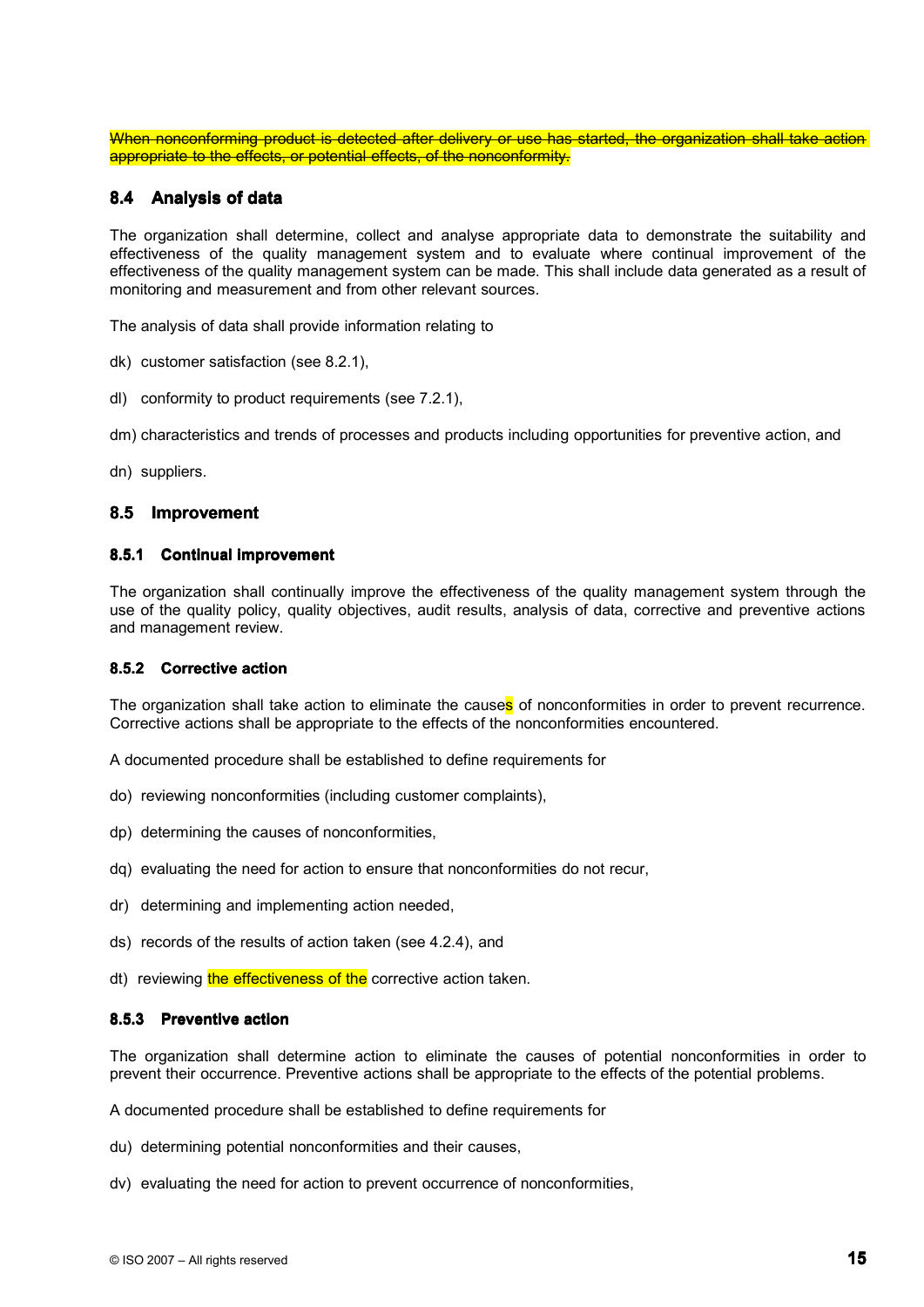- dw) determining and implementing action needed,
- dx) records of results of action taken (see 4.2.4), and
- dy) reviewing the effectiveness of the preventive action taken.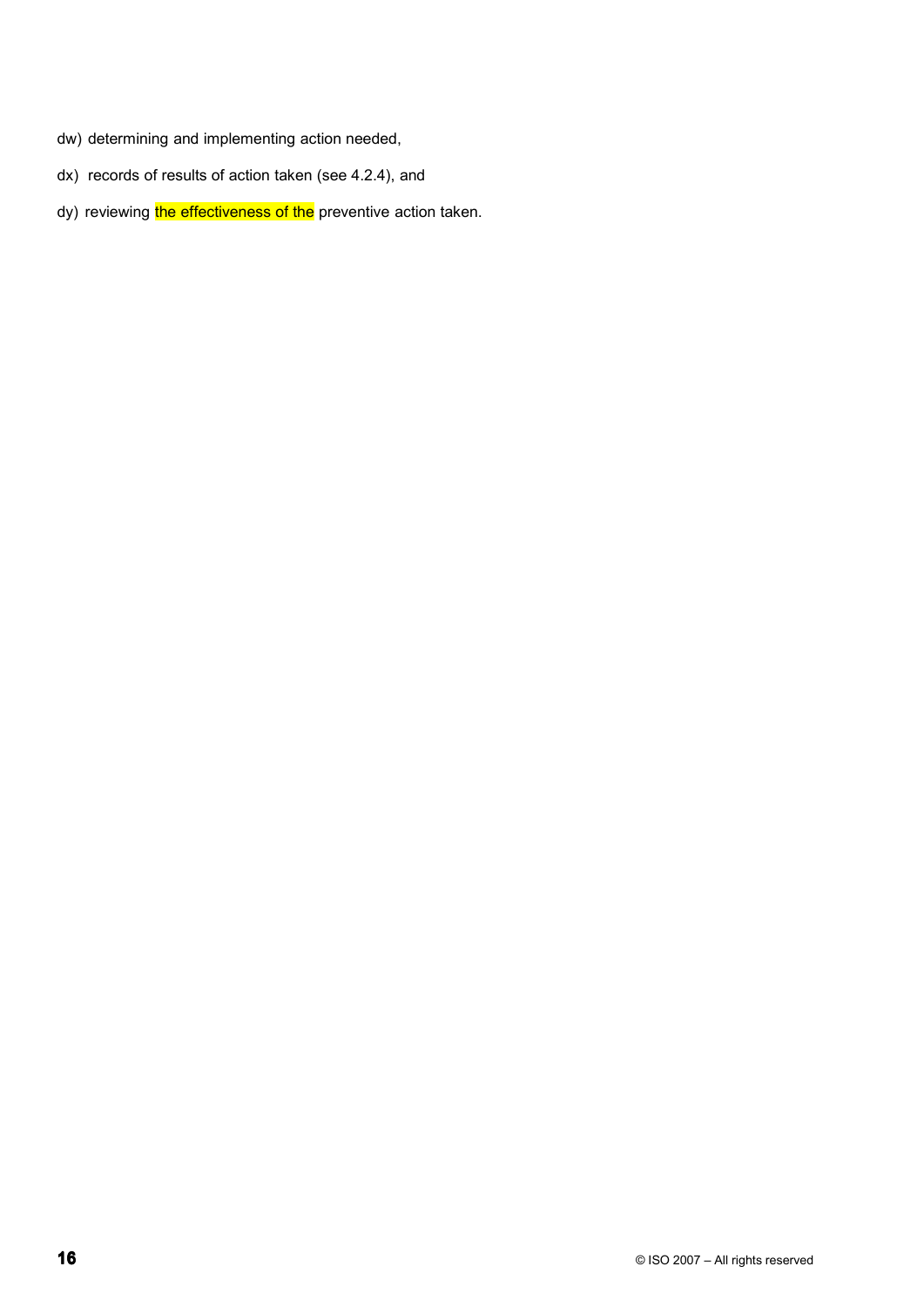# **Annex A**

(Informative)

# **Correspondence between between ISO 9001:2000 9001:2000 and ISO 14001:2004 14001:2004**

## **Table A.1** — **Correspondence Correspondence between between ISO 9001:2000 9001:2000 and ISO 14001:2004 14001:2004**

| ISO 9001:2000                                                                                                            |                          |                       | ISO 14001:2004                                                             |  |  |  |
|--------------------------------------------------------------------------------------------------------------------------|--------------------------|-----------------------|----------------------------------------------------------------------------|--|--|--|
| Introduction<br>General<br>Process approach<br>Relationship with ISO 9004<br>Compatibility with other management systems | 0.1<br>0.2<br>0.3<br>0.4 |                       | Introduction                                                               |  |  |  |
| Scope<br>General<br>Application                                                                                          | 1<br>1.1<br>1.2          | 1                     | Scope                                                                      |  |  |  |
| Normative reference                                                                                                      | $\overline{2}$           | $\overline{2}$        | Normative references                                                       |  |  |  |
| Terms and definitions                                                                                                    | 3                        | 3                     | <b>Definitions</b>                                                         |  |  |  |
| Quality management system (title only)                                                                                   | 4                        | 4                     | Environmental management system requirements (title only)                  |  |  |  |
| General requirements                                                                                                     | 4.1                      | 4.1                   | General requirements                                                       |  |  |  |
| Documentation requirements (title only)                                                                                  | 4.2                      |                       |                                                                            |  |  |  |
| General                                                                                                                  | 4.2.1                    | 4.4.4                 | Documentation                                                              |  |  |  |
| Quality manual                                                                                                           | 4.2.2                    |                       |                                                                            |  |  |  |
| Control of documents                                                                                                     | 4.2.3                    | 4.4.5                 | Control of documents                                                       |  |  |  |
| Control of records                                                                                                       | 4.2.4                    | 4.5.4                 | Control of records                                                         |  |  |  |
| Management responsibility (title only)                                                                                   | 5                        |                       |                                                                            |  |  |  |
| Management commitment                                                                                                    | 5.1                      | 4.2<br>4.4.1          | Environmental policy<br>Resources, roles, responsibility and authority     |  |  |  |
| <b>Customer focus</b>                                                                                                    | 5.2                      | 4.3.1<br>4.3.2<br>4.6 | Environmental aspects<br>Legal and other requirements<br>Management review |  |  |  |
| Quality policy                                                                                                           | 5.3                      | 4.2                   | Environmental policy                                                       |  |  |  |
| Planning (title only)                                                                                                    | 5.4                      | 4.3                   | Planning                                                                   |  |  |  |
| Quality objectives                                                                                                       | 5.4.1                    | 4.3.3                 | Objectives, targets and programme(s)                                       |  |  |  |
| Quality management system planning                                                                                       | 5.4.2                    | 4.3.3                 | Objectives, targets and programme(s)                                       |  |  |  |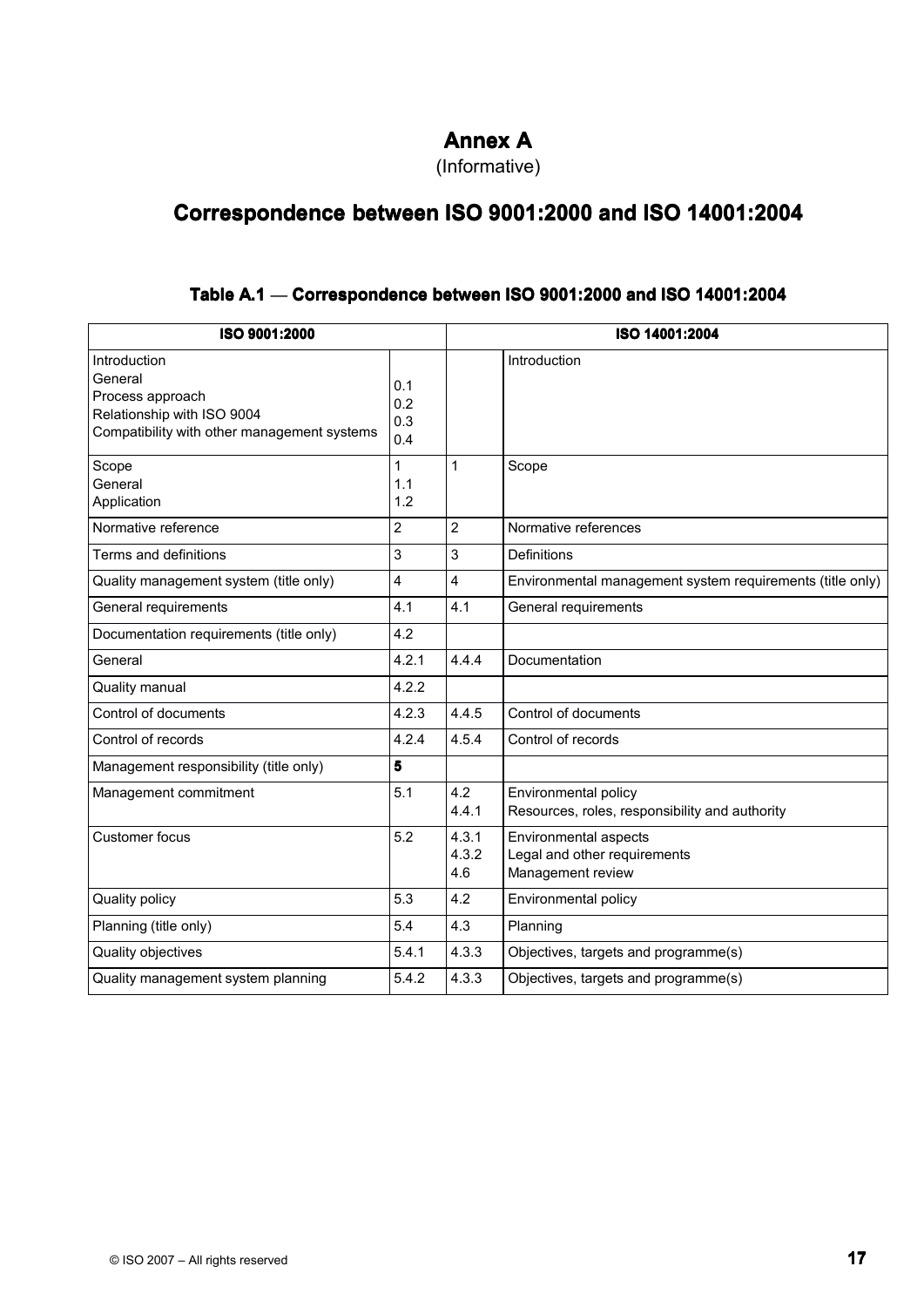| Table A.1 - Correspondence between ISO 9001:2000 and ISO 14001:2004 (continued) |  |
|---------------------------------------------------------------------------------|--|
|---------------------------------------------------------------------------------|--|

| Responsibility, authority and communication<br>(title only) | 5.5            |                         |                                                                              |
|-------------------------------------------------------------|----------------|-------------------------|------------------------------------------------------------------------------|
| Responsibility and authority                                | 5.5.1          | 4.4.1                   | Resources, roles, responsibility and authority                               |
| Management representative                                   | 5.5.2          | 4.4.1                   | Resources, roles, responsibility and authority                               |
| Internal communication                                      | 5.5.3          | 4.4.3                   | Communication                                                                |
| Management review                                           | 5.6            | 4.6                     | Management review                                                            |
| General                                                     | 5.6.1          | 4.6                     | Management review                                                            |
| Review input                                                | 5.6.2          | 4.6                     | Management review                                                            |
| Review output                                               | 5.6.3          | 4.6                     | Management review                                                            |
| Resource management (title only)                            | 6              |                         |                                                                              |
| Provision of resources                                      | 6.1            | 4.4.1                   | Resources, roles, responsibility and authority                               |
| Human resources (title only)                                | 6.2            |                         |                                                                              |
| General                                                     | 6.2.1          | 4.4.2                   | Competence, training and awareness                                           |
| Competence, awareness and training                          | 6.2.2          | 4.4.2                   | Competence, training and awareness                                           |
| Infrastructure                                              | 6.3            | 4.4.1                   | Resources, roles, responsibility and authority                               |
| Work environment                                            | 6.4            |                         |                                                                              |
| Product realization (title only)                            | $\overline{7}$ | 4.4                     | Implementation and operation                                                 |
| Planning of product realization                             | 7.1            | 4.4.6                   | Operational control                                                          |
| Customer-related processes (title only)                     | 7.2            |                         |                                                                              |
| Determination of requirements related to the<br>product     | 7.2.1          | 4.3.1<br>4.3.2<br>4.4.6 | Environmental aspects<br>Legal and other requirements<br>Operational control |
| Review of requirements related to the product               | 7.2.2          | 4.3.1<br>4.4.6          | Environmental aspects<br>Operational control                                 |
| <b>Customer communication</b>                               | 7.2.3          | 4.4.3                   | Communication                                                                |
| Design and development (title only)                         | 7.3            |                         |                                                                              |
| Design and development planning                             | 7.3.1          | 4.4.6                   | Operational control                                                          |
| Design and development inputs                               | 7.3.2          | 4.4.6                   | Operational control                                                          |
| Design and development outputs                              | 7.3.3          | 4.4.6                   | Operational control                                                          |
| Design and development review                               | 7.3.4          | 4.4.6                   | Operational control                                                          |
| Design and development verification                         | 7.3.5          | 4.4.6                   | Operational control                                                          |
| Design and development validation                           | 7.3.6          | 4.4.6                   | Operational control                                                          |
| Control of design and development changes                   | 7.3.7          | 4.4.6                   | Operational control                                                          |
|                                                             |                |                         |                                                                              |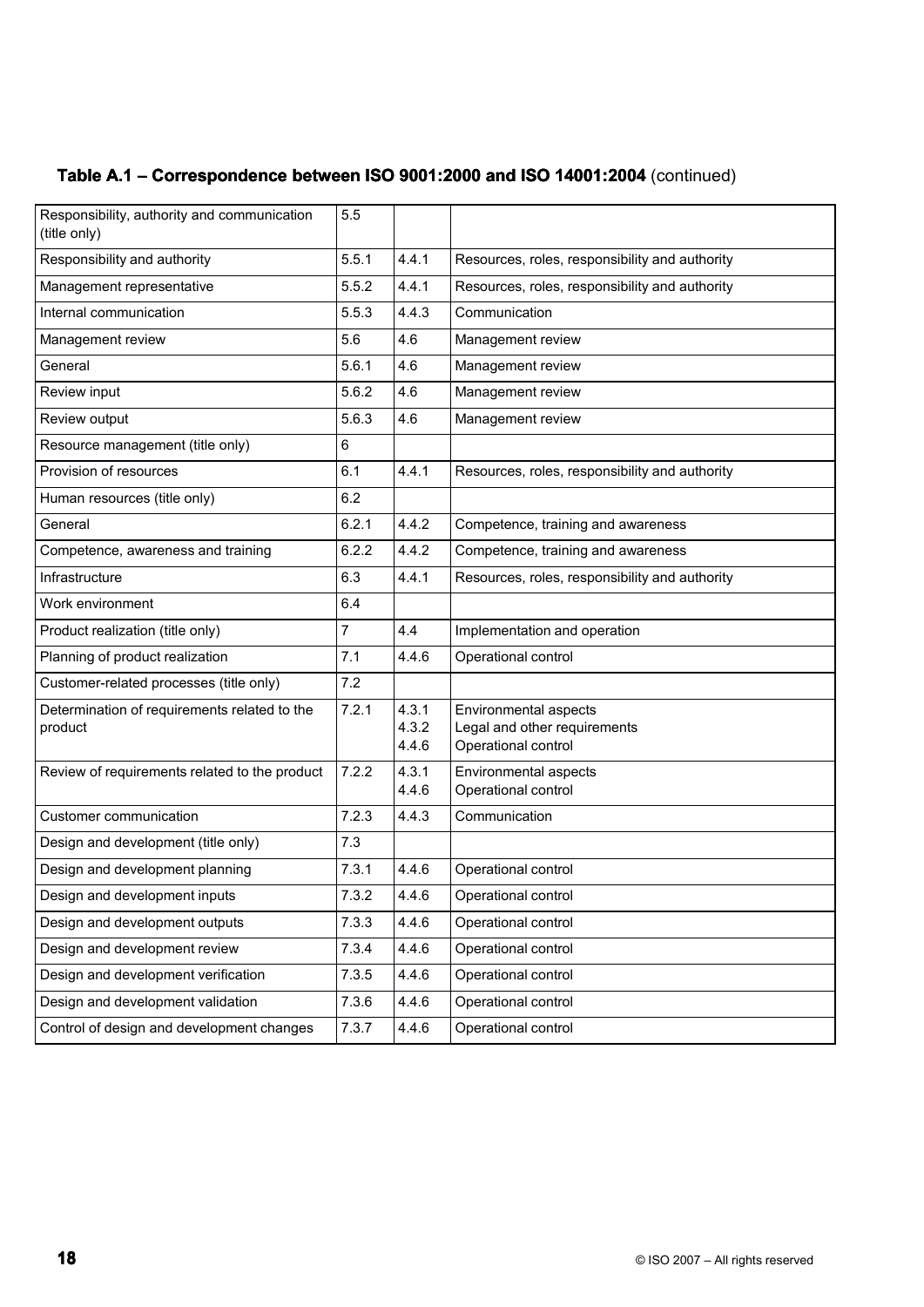| ISO 9001:2000                                                   |       |                     | ISO 14001:2004                                                                                |  |
|-----------------------------------------------------------------|-------|---------------------|-----------------------------------------------------------------------------------------------|--|
| Purchasing (title only)                                         | 7.4   |                     |                                                                                               |  |
| Purchasing process                                              | 7.4.1 | 4.4.6               | Operational control                                                                           |  |
| Purchasing information                                          | 7.4.2 | 4.4.6               | Operational control                                                                           |  |
| Verification of purchased product                               | 7.4.3 | 4.4.6               | Operational control                                                                           |  |
| Production and service provision (title only)                   | 7.5   |                     |                                                                                               |  |
| Control of production and service provision                     | 7.5.1 | 4.4.6               | Operational control                                                                           |  |
| Validation of processes for production and<br>service provision | 7.5.2 | 4.4.6               | Operational control                                                                           |  |
| Identification and traceability                                 | 7.5.3 |                     |                                                                                               |  |
| Customer property                                               | 7.5.4 |                     |                                                                                               |  |
| Preservation of product                                         | 7.5.5 | 4.4.6               | Operational control                                                                           |  |
| Control of monitoring and measuring devices                     | 7.6   | 4.5.1               | Monitoring and measurement                                                                    |  |
| Measurement, analysis and improvement (title<br>only)           | 8     | 4.5                 | Checking                                                                                      |  |
| General                                                         | 8.1   | 4.5.1               | Monitoring and measurement                                                                    |  |
| Monitoring and measurement (title only)                         | 8.2   |                     |                                                                                               |  |
| Customer satisfaction                                           | 8.2.1 |                     |                                                                                               |  |
| Internal audit                                                  | 8.2.2 | 4.5.5               | Internal audit                                                                                |  |
| Monitoring and measurement of processes                         | 8.2.3 | 4.5.1<br>4.5.2      | Monitoring and measurement<br>Evaluation of compliance                                        |  |
| Monitoring and measurement of product                           | 8.2.4 | 4.5.1<br>4.5.2      | Monitoring and measurement<br>Evaluation of compliance                                        |  |
| Control of nonconforming product                                | 8.3   | 4.4.7<br>4.5.3      | Emergency preparedness and response<br>Nonconformity, corrective action and preventive action |  |
| Analysis of data                                                | 8.4   | 4.5.1               | Monitoring and measurement                                                                    |  |
| Improvement (title only)                                        | 8.5   |                     |                                                                                               |  |
| Continual improvement                                           | 8.5.1 | 4.2<br>4.3.4<br>4.6 | Environmental policy<br>Objectives, targets and programme(s)<br>Management review             |  |
| Corrective action                                               | 8.5.2 | 4.5.3               | Nonconformity, corrective action and preventive action                                        |  |
| Preventive action                                               | 8.5.3 | 4.5.3               | Nonconformity, corrective action and preventive action                                        |  |
|                                                                 |       |                     |                                                                                               |  |

## **Table A.1 – Correspondence between ISO 9001:2000 and ISO 14001:2004** (continued)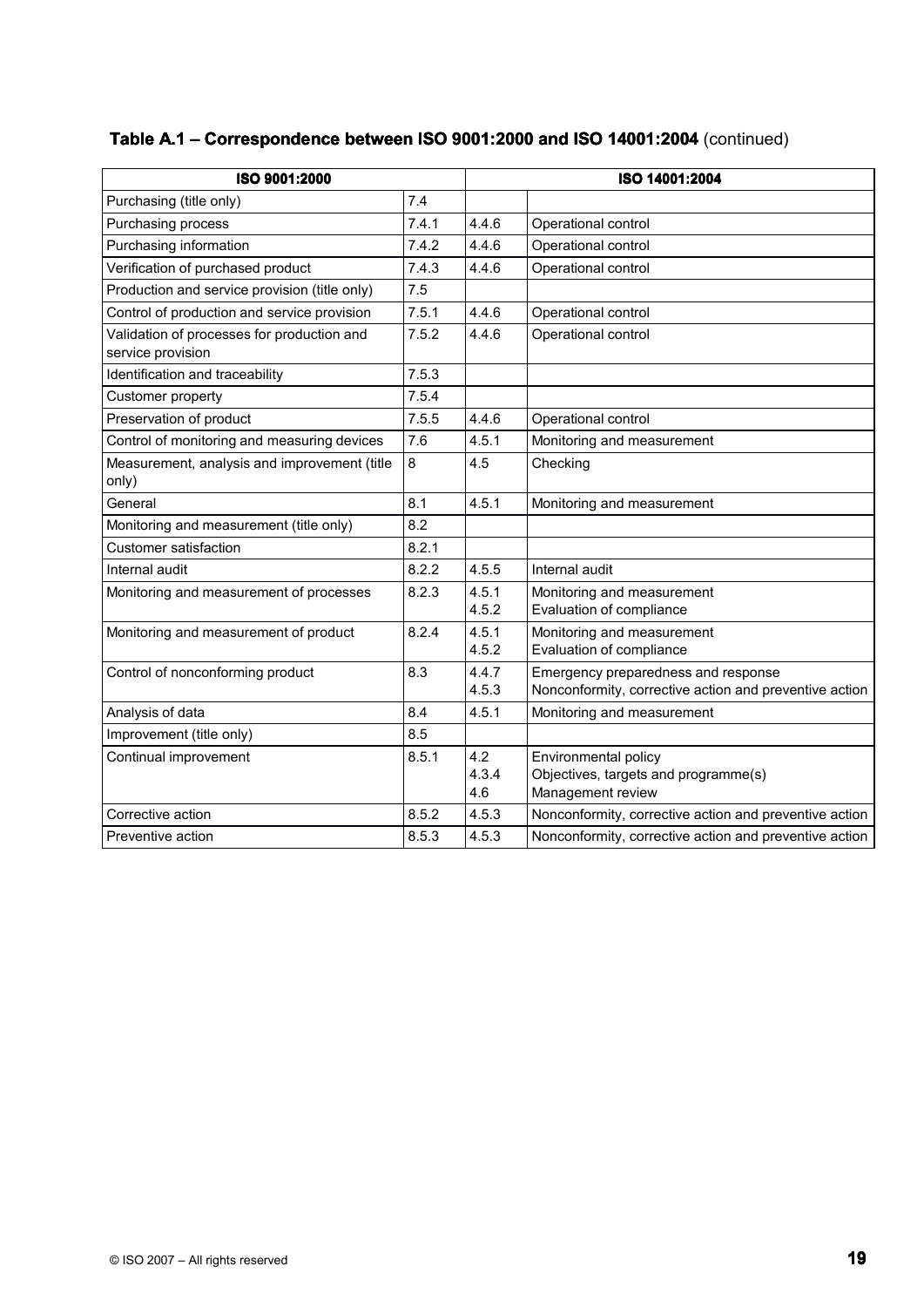| ISO 14001:2004                                               |                         |                                     | ISO 9001:2000                                                                                                                     |  |  |
|--------------------------------------------------------------|-------------------------|-------------------------------------|-----------------------------------------------------------------------------------------------------------------------------------|--|--|
| Introduction                                                 |                         | 0<br>0.1<br>0.2<br>0.3<br>0.4       | Introduction<br>General<br>Process approach<br>Relationship with ISO 9004<br>Compatibility with other management systems          |  |  |
| Scope                                                        | 1                       | $\mathbf{1}$<br>1.1<br>1.2          | Scope<br>General<br>Application                                                                                                   |  |  |
| Normative references                                         | $\overline{c}$          | $\overline{2}$                      | Normative reference                                                                                                               |  |  |
| Terms and definitions                                        | 3                       | 3                                   | Terms and definitions                                                                                                             |  |  |
| Environmental management system requirements<br>(title only) | $\overline{\mathbf{4}}$ | 4                                   | Quality management system (title only)                                                                                            |  |  |
| General requirements                                         | 4.1                     | 4.1<br>5.5<br>5.5.1                 | General requirements<br>Responsibility, authority and communication<br>Responsibility and authority                               |  |  |
| Environmental policy                                         | 4.2                     | 5.1<br>5.3<br>8.5.1                 | Management commitment<br>Quality policy<br>Continual improvement                                                                  |  |  |
| Planning (title only)                                        | 4.3                     | 5.4                                 | Planning (title only)                                                                                                             |  |  |
| Environmental aspects                                        | 4.3.1                   | 5.2<br>7.2.1<br>7.2.2               | <b>Customer focus</b><br>Determination of requirements related to the<br>product<br>Review of requirements related to the product |  |  |
| Legal and other requirements                                 | 4.3.2                   | 5.2<br>7.2.1                        | <b>Customer focus</b><br>Determination of requirements related to the<br>product                                                  |  |  |
| Objectives, targets and programme(s)                         | 4.3.3                   | 5.4.1<br>5.4.2<br>8.5.1             | Quality objectives<br>Quality management system planning<br>Continual improvement                                                 |  |  |
| Implementation and operation (title only)                    | 4.4                     | 7                                   | Product realization (title only)                                                                                                  |  |  |
| Resources, roles, responsibility and authority               | 4.4.1                   | 5.1<br>5.5.1<br>5.5.2<br>6.1<br>6.3 | Management commitment<br>Responsibility and authority<br>Management representative<br>Provision of resources<br>Infrastructure    |  |  |
| Competence, training and awareness                           | 4.4.2                   | 6.2.1<br>6.2.2                      | (Human resources) General<br>Competence, awareness and training                                                                   |  |  |
| Communication                                                | 4.4.3                   | 5.5.3<br>7.2.3                      | Internal communication<br>Customer communication                                                                                  |  |  |
| Documentation                                                | 4.4.4                   | 4.2.1                               | (Documentation requirements) General                                                                                              |  |  |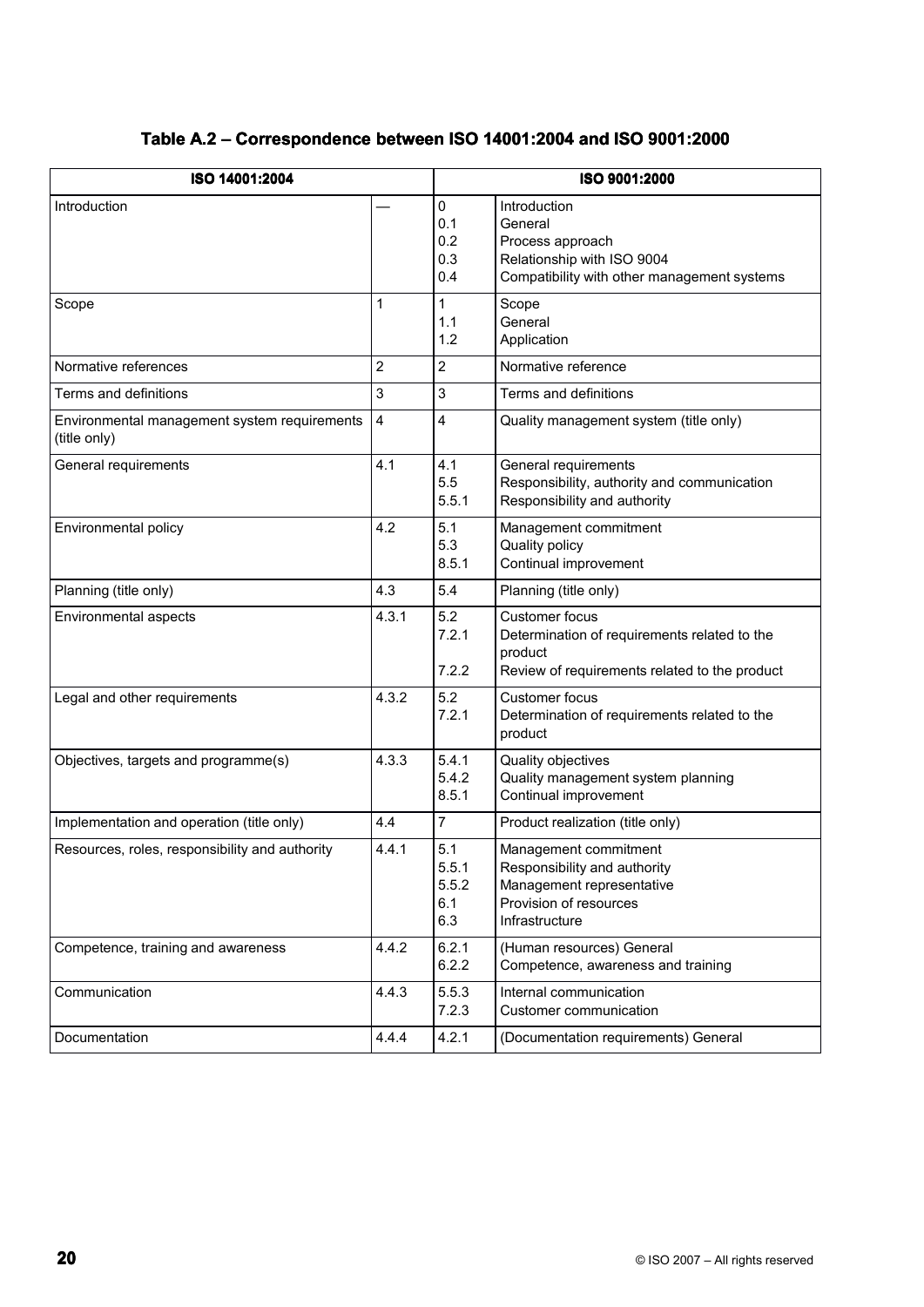| ISO 14001:2004                                            |       |                                                                                                                                                          | ISO 9001:2000                                                                                                                                                                                                                                                                                                                                                                                                                                                                                                                                                                                                                                                                                                |  |  |  |
|-----------------------------------------------------------|-------|----------------------------------------------------------------------------------------------------------------------------------------------------------|--------------------------------------------------------------------------------------------------------------------------------------------------------------------------------------------------------------------------------------------------------------------------------------------------------------------------------------------------------------------------------------------------------------------------------------------------------------------------------------------------------------------------------------------------------------------------------------------------------------------------------------------------------------------------------------------------------------|--|--|--|
| Control of documents                                      | 4.4.5 | 4.2.3                                                                                                                                                    | Control of documents                                                                                                                                                                                                                                                                                                                                                                                                                                                                                                                                                                                                                                                                                         |  |  |  |
| Operational control                                       | 4.4.6 | 7.1<br>7.2<br>7.2.1<br>7.2.2<br>7.3.1<br>7.3.2<br>7.3.3<br>7.3.4<br>7.3.5<br>7.3.6<br>7.3.7<br>7.4.1<br>7.4.2<br>7.4.3<br>7.5<br>7.5.1<br>7.5.2<br>7.5.5 | Planning of product realization<br>Customer-related processes<br>Determination of requirements related to the product<br>Review of requirements related to the product<br>Design and development planning<br>Design and development inputs<br>Design and development outputs<br>Design and development review<br>Design and development verification<br>Design and development validation<br>Control of design and development changes<br>Purchasing process<br>Purchasing information<br>Verification of purchased product<br>Production and service provision<br>Control of production and service provision<br>Validation of processes for production and service<br>provision<br>Preservation of product |  |  |  |
| Emergency preparedness and response                       | 4.4.7 | 8.3                                                                                                                                                      | Control of nonconforming product                                                                                                                                                                                                                                                                                                                                                                                                                                                                                                                                                                                                                                                                             |  |  |  |
| Checking (title only)                                     | 4.5   | 8                                                                                                                                                        | Measurement, analysis and improvement (title only)                                                                                                                                                                                                                                                                                                                                                                                                                                                                                                                                                                                                                                                           |  |  |  |
| Monitoring and measurement                                | 4.5.1 | 7.6<br>8.1<br>8.2.3<br>8.2.4<br>8.4                                                                                                                      | Control of monitoring and measuring devices<br>(Measurement, analysis and improvement) General<br>Monitoring and measurement of processes<br>Monitoring and measurement of product<br>Analysis of data                                                                                                                                                                                                                                                                                                                                                                                                                                                                                                       |  |  |  |
| Evaluation of compliance                                  | 4.5.2 | 8.2.3<br>8.2.4                                                                                                                                           | Monitoring and measurement of processes<br>Monitoring and measurement of product                                                                                                                                                                                                                                                                                                                                                                                                                                                                                                                                                                                                                             |  |  |  |
| Nonconformity, corrective action and preventive<br>action | 4.5.3 | 8.3<br>8.4<br>8.5.2<br>8.5.3                                                                                                                             | Control of nonconforming product<br>Analysis of data<br>Corrective action<br>Preventive action                                                                                                                                                                                                                                                                                                                                                                                                                                                                                                                                                                                                               |  |  |  |
| Control of records                                        | 4.5.4 | 4.2.4                                                                                                                                                    | Control of records                                                                                                                                                                                                                                                                                                                                                                                                                                                                                                                                                                                                                                                                                           |  |  |  |
| Internal audit                                            | 4.5.5 | 8.2.2                                                                                                                                                    | Internal audit                                                                                                                                                                                                                                                                                                                                                                                                                                                                                                                                                                                                                                                                                               |  |  |  |
| Management review                                         | 4.6   | 5.1<br>5.6<br>5.6.1<br>5.6.2<br>5.6.3<br>8.5.1                                                                                                           | Management commitment<br>Management review (title only)<br>General<br>Review input<br>Review output<br>Continual improvement                                                                                                                                                                                                                                                                                                                                                                                                                                                                                                                                                                                 |  |  |  |

## Table A.2 – Correspondence between ISO 14001:2004 and ISO 9001:2000  $\left(\textrm{continued}\right)$